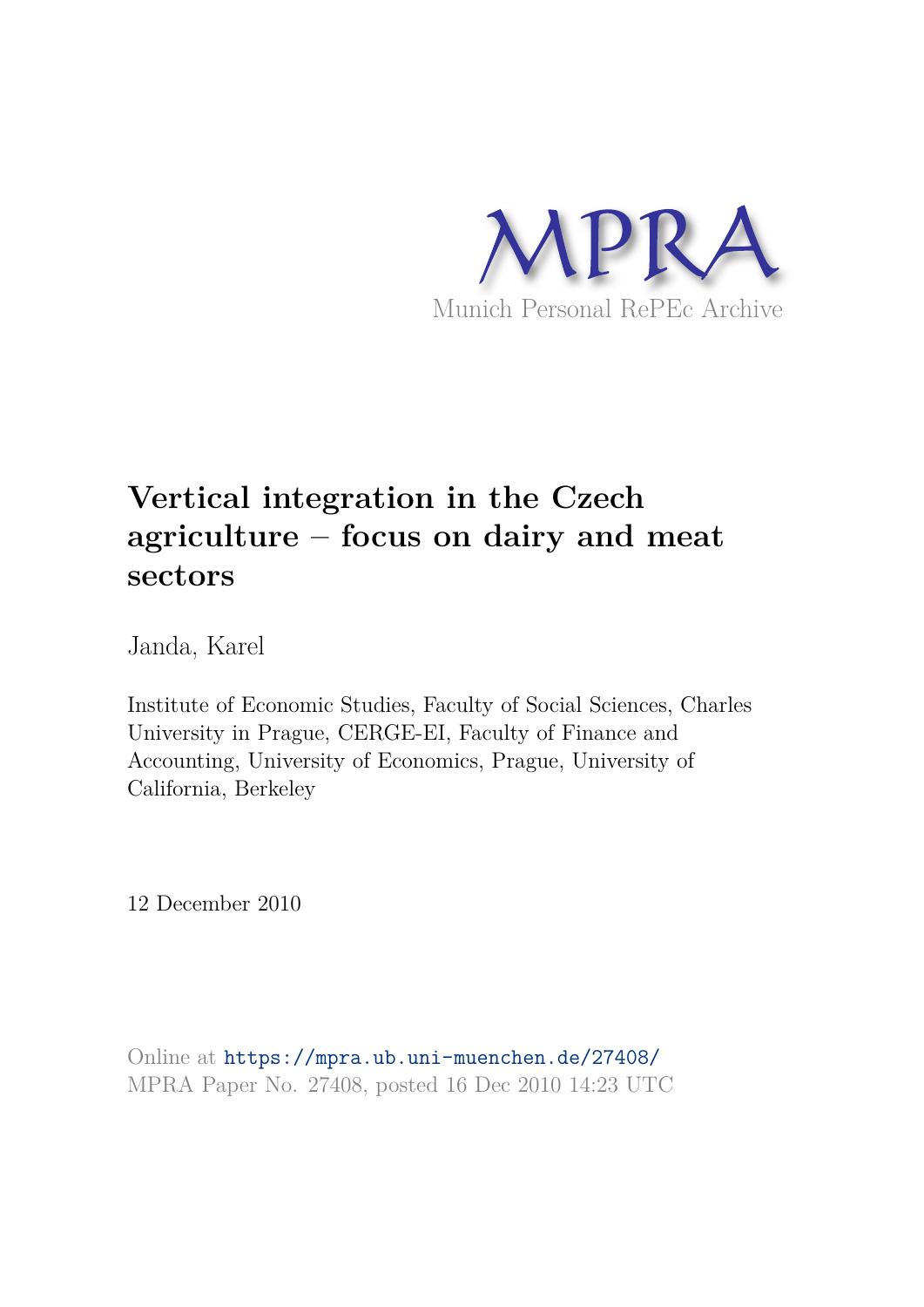# **Vertical integration in the Czech Agriculture – Focus on Dairy and Meat Sectors**

**Karel Janda** 

**IES FSV UK, UC Berkeley, KBP FFU VSE, CERGE-EI**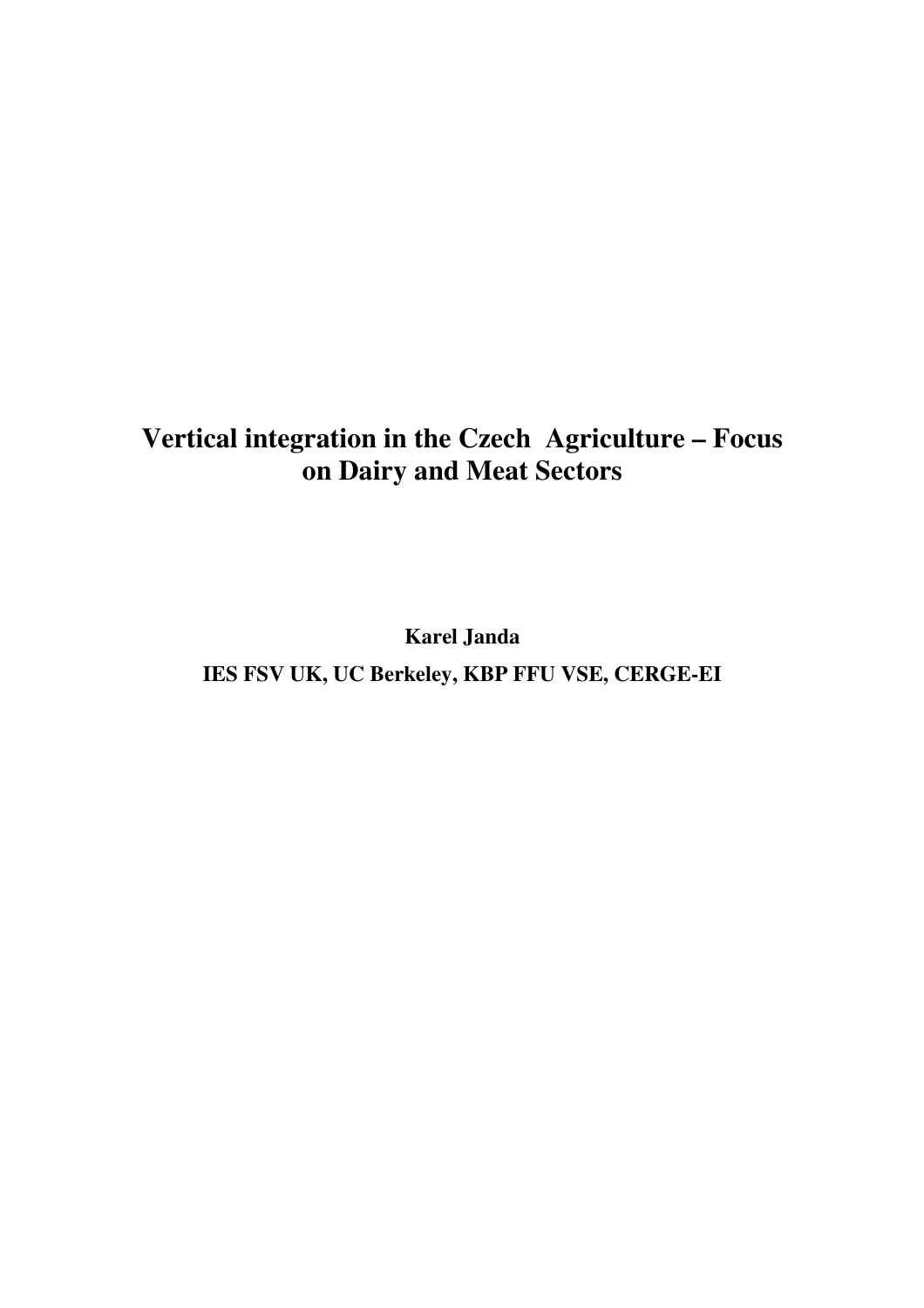Abstract:

In this paper we provide an overview of the two most important sectors in the Czech Agriculture: the dairy farming and the meat production. Since the focus of our paper in on the vertical integration, we provide this overview along the whole production vertical line. We start with the suppliers for the farmers and continue through the farm production, distribution and milk and meat processing and storage facilities. The final links in the production vertical structure are wholesale and retail consumers. In both of the considered vertical lines we concentrate on the key analytical parameters which are price transmission elasticities and we provide an overview of their values obtained in the Czech agricultural economic research. Since the question of competition and strategic relations inside the vertical supply-demand structure is an important topic in industrial organization theory and policy, we also pay attention to major cases of alleged fair competition violations in the Czech meat and diary industry.

Keywords: Vertical intergration, meat, dairy, Czech Republic

JEL codes: L11, Q12, Q13

Acknowledgement: The work on this paper was supported by the Czech Science Foundation, grants 402/09/0380, 403/10/1235 and by the research project MSM0021620841.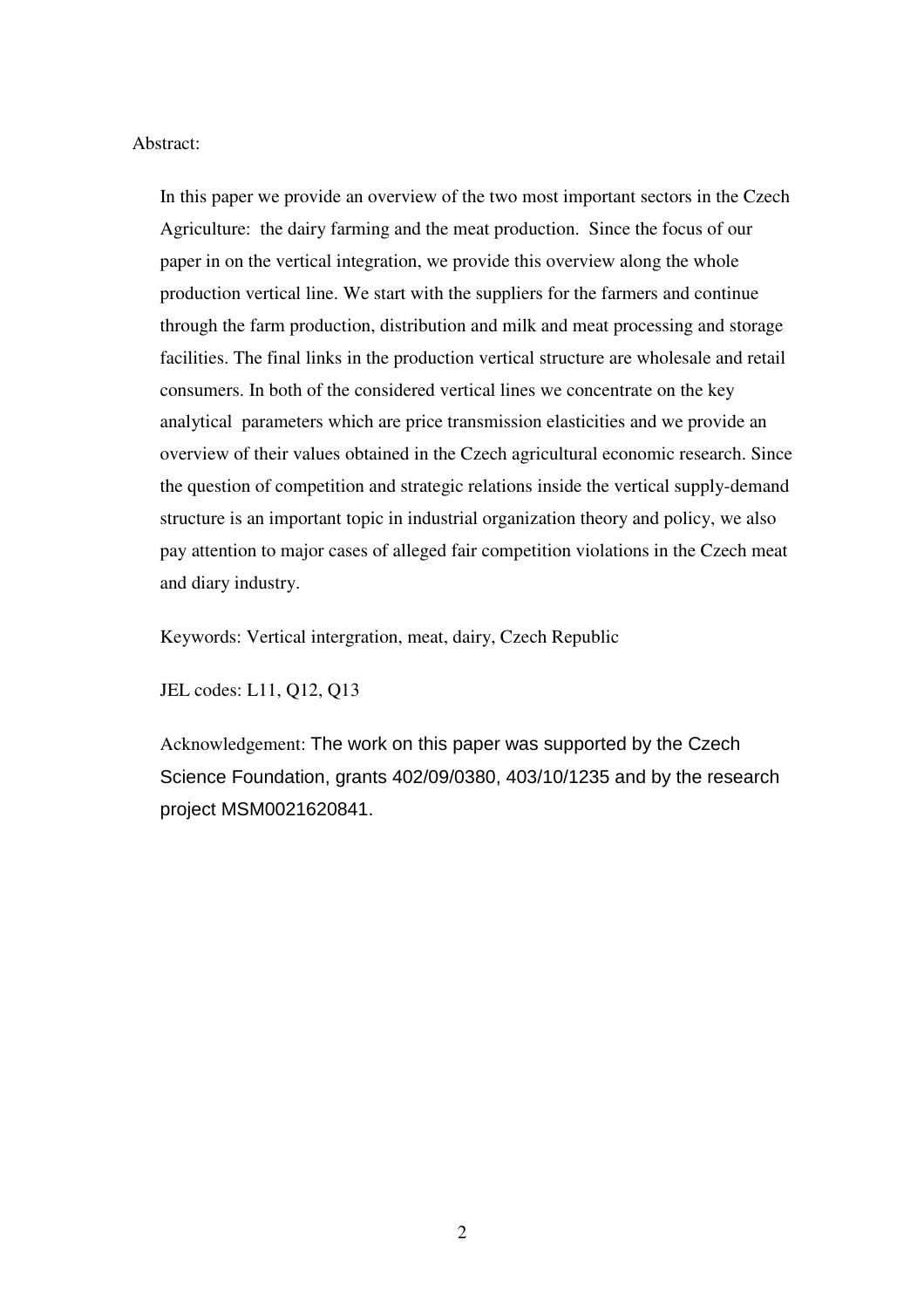# Dairy Sector

#### **Introduction to the dairy sector**

Production of milk accounts for more than one third of the value of animal production and its´ share of the value of the gross agricultural production is around 17 %. There was a clear trend in milk production in the Czech Republic before May 2004 when the Czech Republic entered the EU. From the end of the 1990s a more or less stable volume of milk, of around 2700 mil litres a year, was produced as a continuous decline in the dairy herd compensated for an increase in the average yield.

Opening up the market brought a new dynamic to producers´ behavior and to the development of the basic parameters of milk production. While, in the period before EU enlargement, foreign trade in the dairy sector in the Czech Republic was represented by trade in milk products almost entirely, EU enlargement has created a market in raw milk in Central and Eastern Europe. Exports of raw milk from the Czech Republic represent an important part of dairy production.

Demand from processors abroad together with demand in the domestic market has increased the domestic price and encouraged a greater volume of milk production. The long-term declining trend in dairy cow herd size changed with a slight increase in 2005. The average number of dairy cows in the Czech Republic was 437 900 head in 2005, with an average yield of 6254 litres.

Total production of milk increased in 2005 by 5.2 % compared to 2004 and was 2738.8 mil litres however exports of raw milk meant that less was available for domestic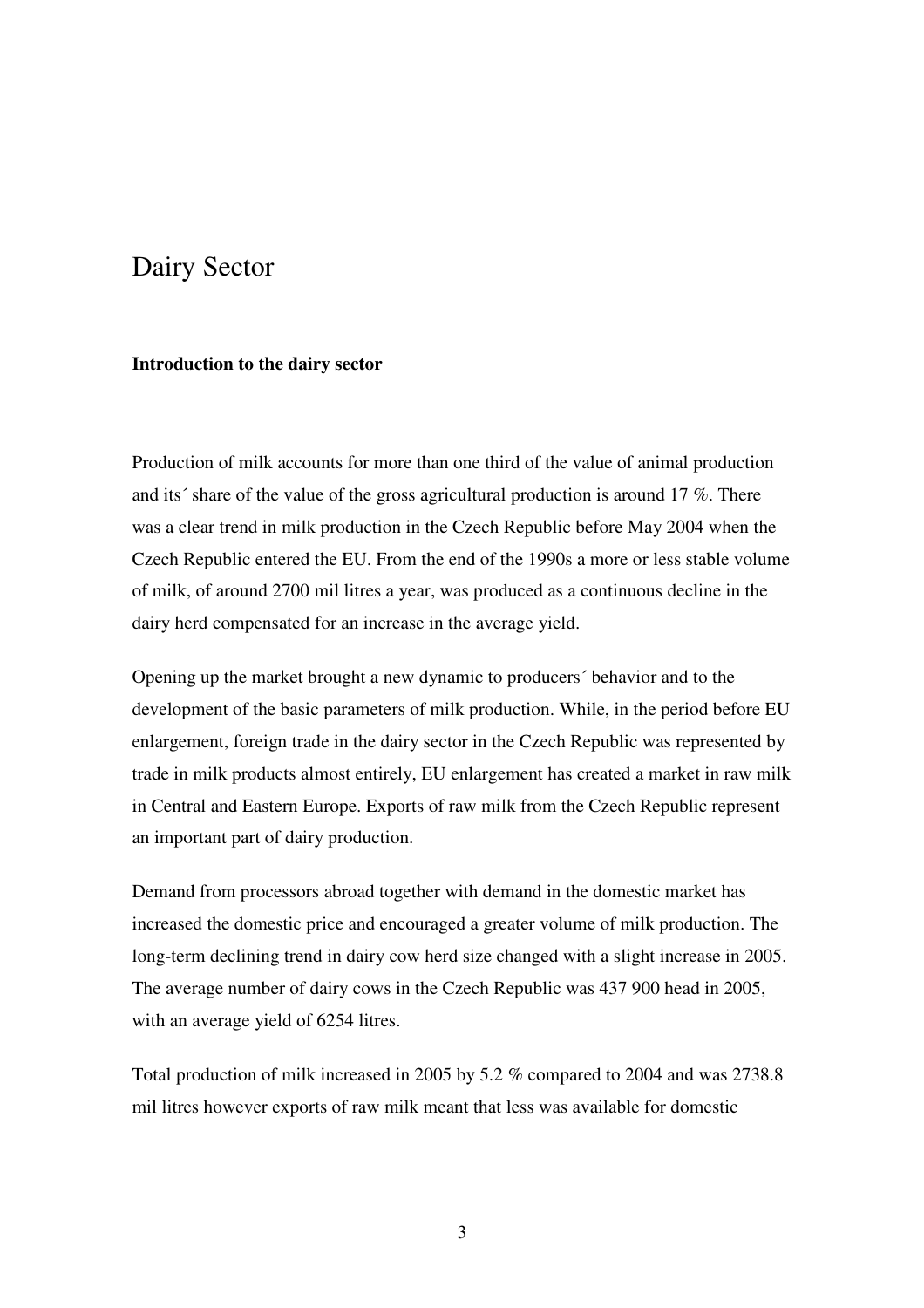processors than in previous years and milk imports did not cover the loss of raw milk on the domestic market.

The direct payment budget given from Brussels transferred into an acreage payment was 2110.4 CZK/ha (70.86  $\epsilon$ ) in 2005. Support for milk producers is supplemented by a topup payment of 2 006.6 CZK/livestock unit (67.37  $\epsilon$ ) in 2005 Also foreign trade in milk products in the Czech Republic has exhibited significant dynamics after EU enlargement. Within two years exports of milk products expressed in milk equivalent had increased by 8 % and imports had increased by 90 %. The positive balance decreased from 2003 to 2005 by almost 40 %. In 2005, the share of exports of milk products (expressed in milk equivalent) in total milk utilization was 33.6 %, the share of imports 21.6 %.

From the territorial point of view, a considerable shift occurred in Czech trade in milk products with EU countries in 2004 and 2005. While in 2003 the share of export value from the Czech Republic to the EU-25 countries was 46 % of the total value of Czech exports, in 2005 this share had increased to 66 %. Imports from the EU-25 countries accounted for 96% of the total value of imported milk products in 2003 and 99 % in 2005.

#### **A dual sector**

Semi-subsistence dairy farms do not have an important position in the milk sector in the Czech Republic. Their importance can be documented by the data of milking control. In 2004 together 97.5 % of dairy cows in the Czech Republic were included to the milking control made by the Czech-Moravian Union of Breeders. Only 0.1 % of dairy cows in this control were in herds with 1- 10 cows.

#### **Prospects for dairy product consumption**

Human consumption of milk and milk products expressed in milk equivalent has shown a persistent increasing trend. Within last 8 years the annual consumption of milk and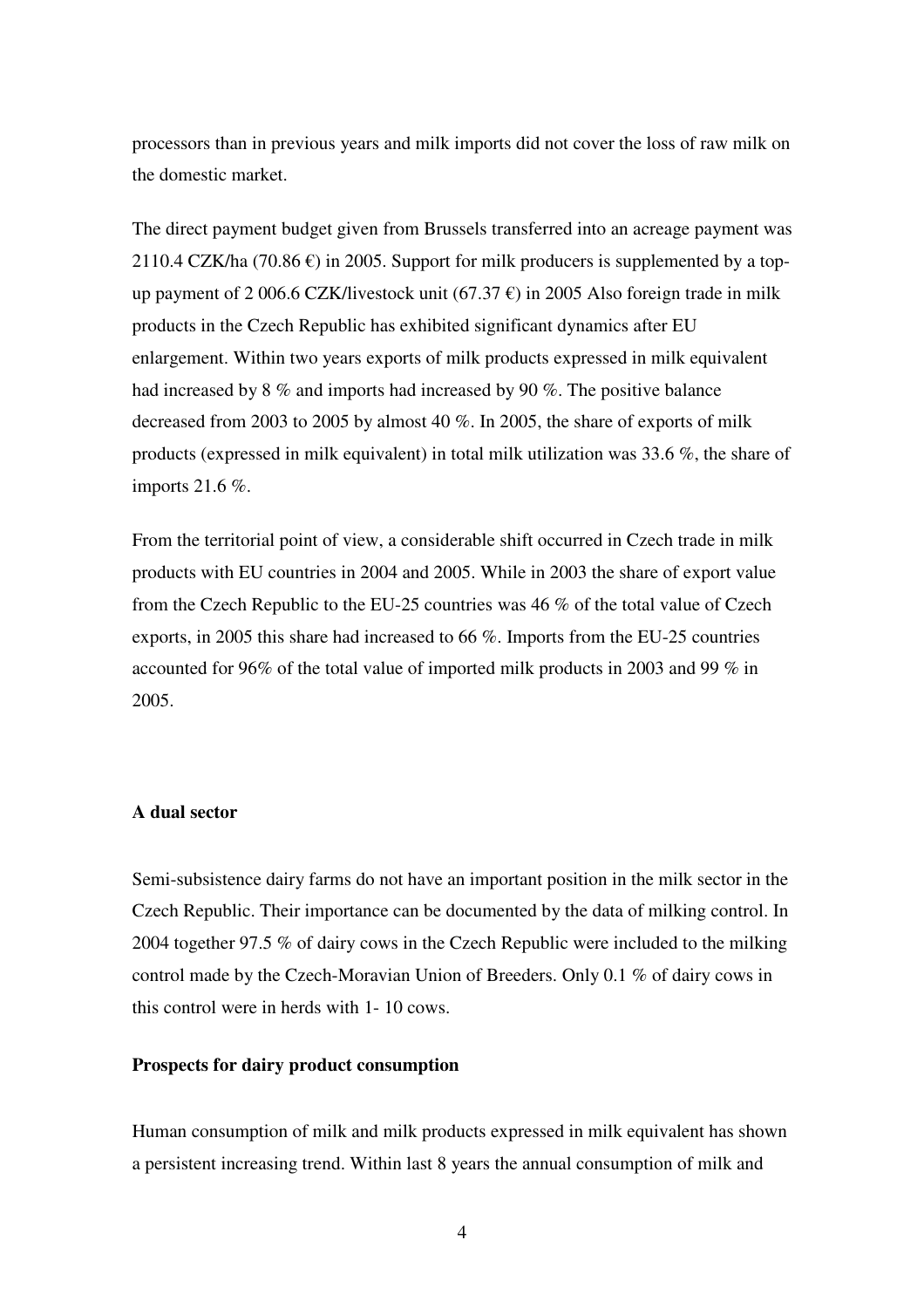milk products (excluding butter) per capita rose by about 22 %. In 2004 the average consumption reached 230 kg/head. In 2005 61.6 kg per capita of liquid milk was consumed, 12.0 kg cheese (without curds), 3.6 kg curds and 32 kg other milk-based products. The greatest increase was exhibited by the consumption of cheese, especially fresh cheese. A jump in 2000 (in connection with BSE) was continuously followed by significant increases in the following years, more so after EU Accession due to the variety of cheeses available from other EU-25 countries and a fall in the domestic price. The rising per capita consumption of milk and milk products as well as consumption of cheese is expected to continue.

The increase in human consumption of milk products has appeared most in high value added products – cheese. Also the consumption of butter has increased significantly. After a comparison of consumption development and price change we can state, that there is no direct relation between these two indicators. However the significant factors seem to have been price stabilization post 2000 couples with rising incomes 0and changing tastes.

#### **Milk production**

Substantial investment in technical equipment and in modern forms of stabling in recent years has resulted in the contemporary situation where more than 60 % of the dairy population is housed in facilities with modern technical equipment. Hygiene and quality of raw milk is of a high standard. In 2005 98.7 % of milk delivered to dairy plants was of 1st standard or extra quality. Both the milking and storage infrastructure have been modernized.

One of the key points of issue for milk producers became the EU quota system. In the past two years it has represented a restrictive measure for a lot of producers. Market share of milk produced is at the highest level. In 2005 95.4% of milk production was sent for processing in dairy plants. In the quota year 2004/05, deliveries of milk for further processing amounted to 99.22% of the national reference quantity, while in quota year 2005/06 supply was 2,697,768.5 tones, which represents an overshoot of 0.62, the national reference quantity for deliveries being 2,678,931.9 tones.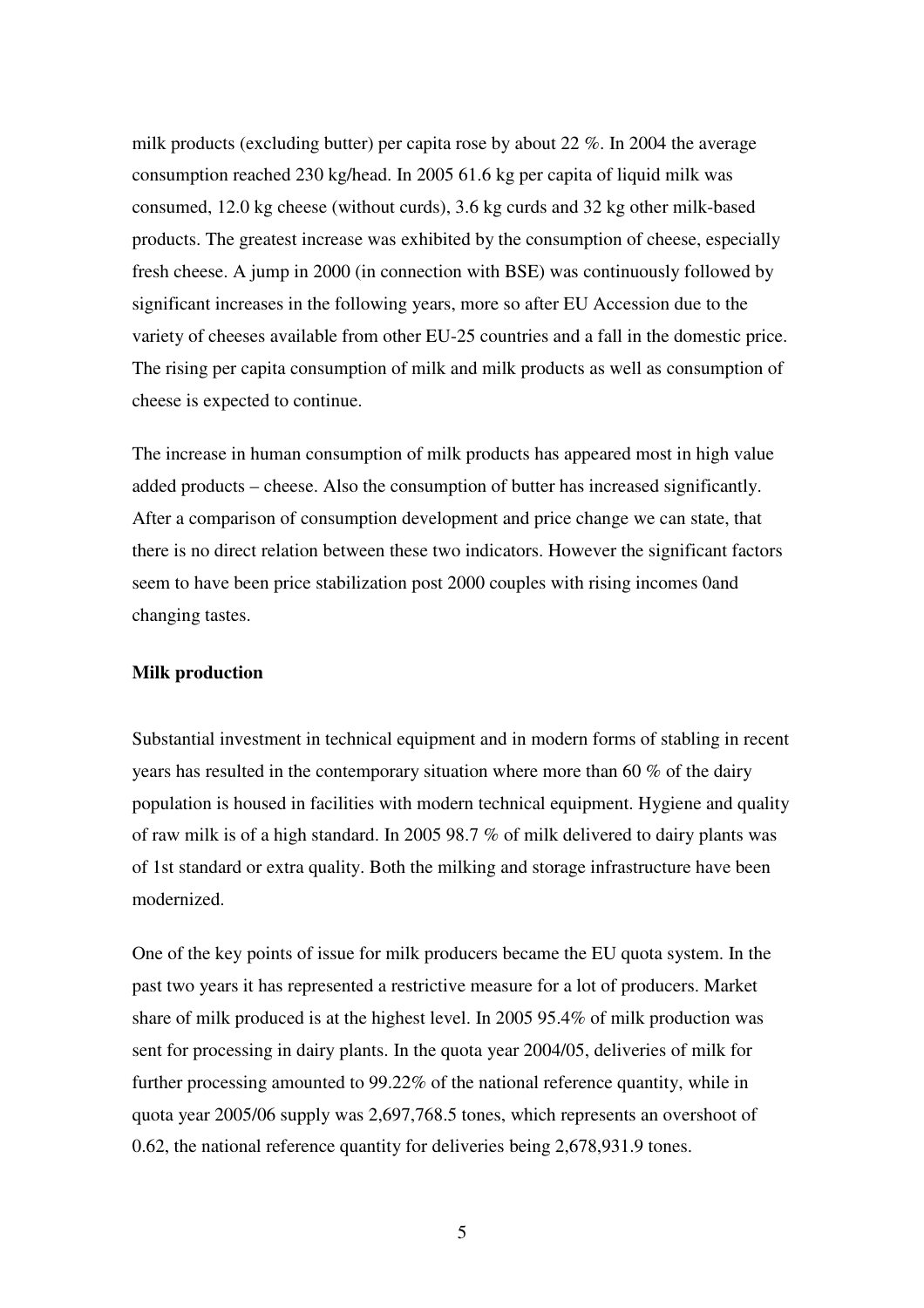Another point of issue seems to be the expected price development in the near future. After a rapid increase in the farm gate price of milk in 2004 and at the beginning of 2005, a continuous decline followed. The average producer price of milk in the first five months of 2006 was almost 5 % lower than in the same period in 2005 and under CAP reform further decline is expected. In spite of the proposed further milk price decrease, the volume of milk production in the Czech Republic in near future is forecast to follow the upper band of the national reference quantity.

Another point of issue is the amount of labor used in milk production in the Czech Republic. The share is relatively high in comparison to the EU-15 countries. Modern technical equipment is used by some agricultural enterprises only, while the smaller, but still important part of the sector need investments in this area. Wage costs are predicted to rise, but those enterprises yet to be modernized lack the financial resources for investing in modern technical equipment.

#### **Milk collection from farms**

Milk collection is organized by particular processing plants for their own needs. Currently an every day collection prevails, however the number of producers with the equipment to enable collection only every two or even three days is gradually increasing thus reducing costs within the dairy chain.

Approximately one half of milk sales are organized through marketing organizations. The strongest one controls about 30 % of milk sold to the processing sector. The average producer price recorded by this marketing organization exceeded the republic average slightly. Another approximately 20 % of milk sales is controlled by a number of smaller marketing organizations. The rest is sold directly by producers to processors.

From 2005 all direct purchasers of milk have been required to deliver purchased milk to processors only, i. e. no other agents in the sale of raw milk are allowed. For this reason a new registration of raw milk purchasers took place during 2005. In this registration 91 purchasers were registered, 51 processors and 40 marketing organizations. At the end of 2005 9 of these, 6 processors and 3 marketing organizations left the industry.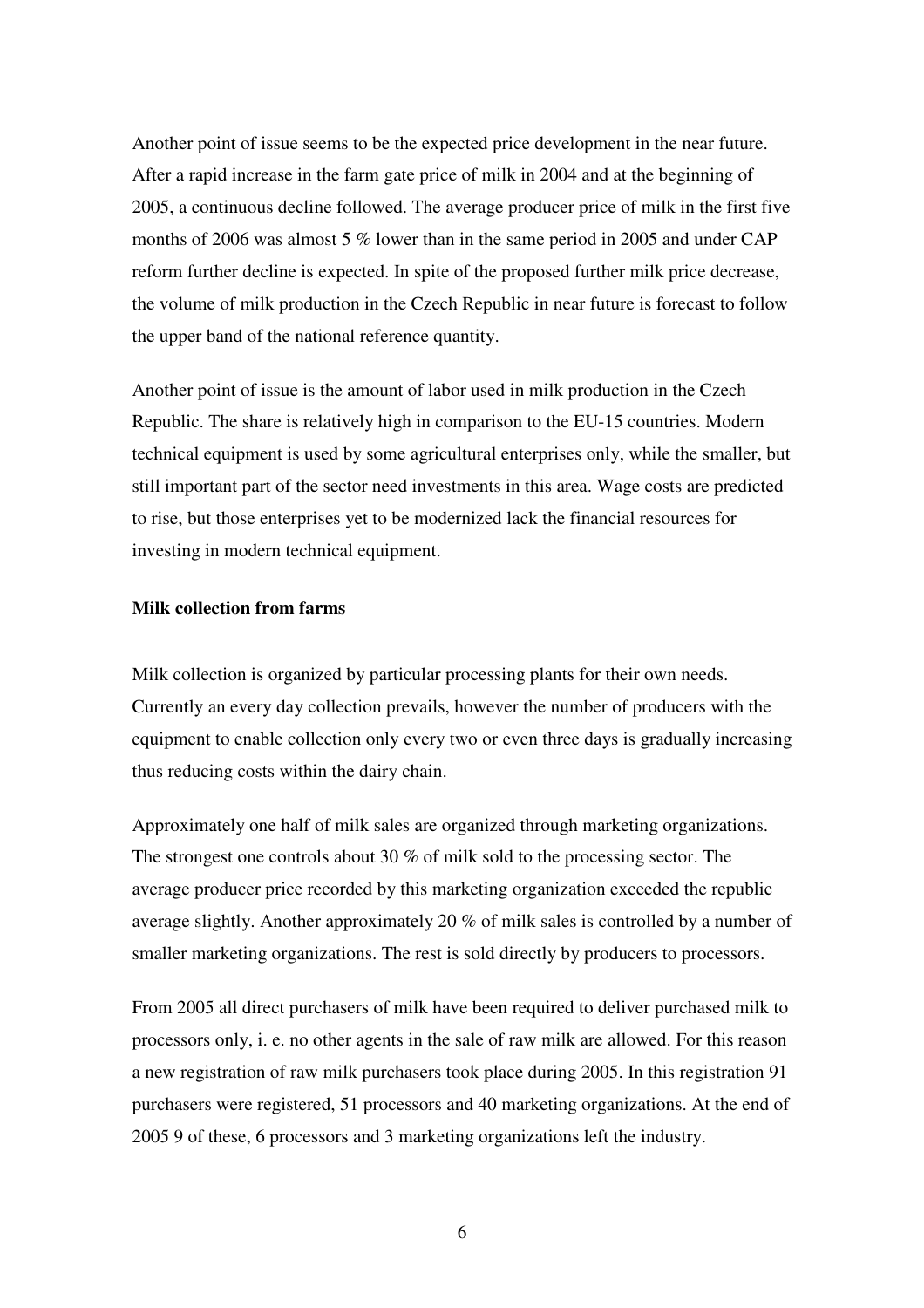#### **Milk processing stage**

More than 99 % of processed milk is processed outside farms, i. e. in processing plants. About 60 % of the whole volume of milk is processed in the 10 biggest plants. Daily purchase of 500 000 litres is exceeded by 3 of these plants.

Processing is to a high standard. The vast majority of the processing plants comply with EU standards; only about 6 % of plants do not yet comply. The success of Czech processors is the fact that till now most of them have survived by making huge investments in order to reach EU standards. However previous investments and financial commitments constrain the ability to modernize further to increase production efficiency.

The main contemporary points may be characterized as follows:

-Competition in the raw milk market is growing. Purchases of milk from domestic sources have declined due to its exportation; foreign sources of raw milk are limited, too.

-Competition in the domestic milk products market is strengthening. Exports of milk products are growing much less than imports. Domestic consumption of milk products is being met increasingly by imported products. Selling domestic products on the Czech market is becoming more difficult. Some kinds of milk products are especially under pressure from imported goods - e.g. cheese, curds. The saturation of the domestic market in a number of areas is high. The opportunities to create new markets seem very **limited** 

- Continuing WTO discussions suggest a future reduction of export subsidies. The orientation of processors on the production of high value products will become increasingly important.

- The share of milk products being sold through market chains has stabilized at around 70 % in the past four years. Strengthening competition between particular market chains, together with incoming discount outlets is leading all these retailers to seek to increase their market share by driving down the prices of milk products to the detriment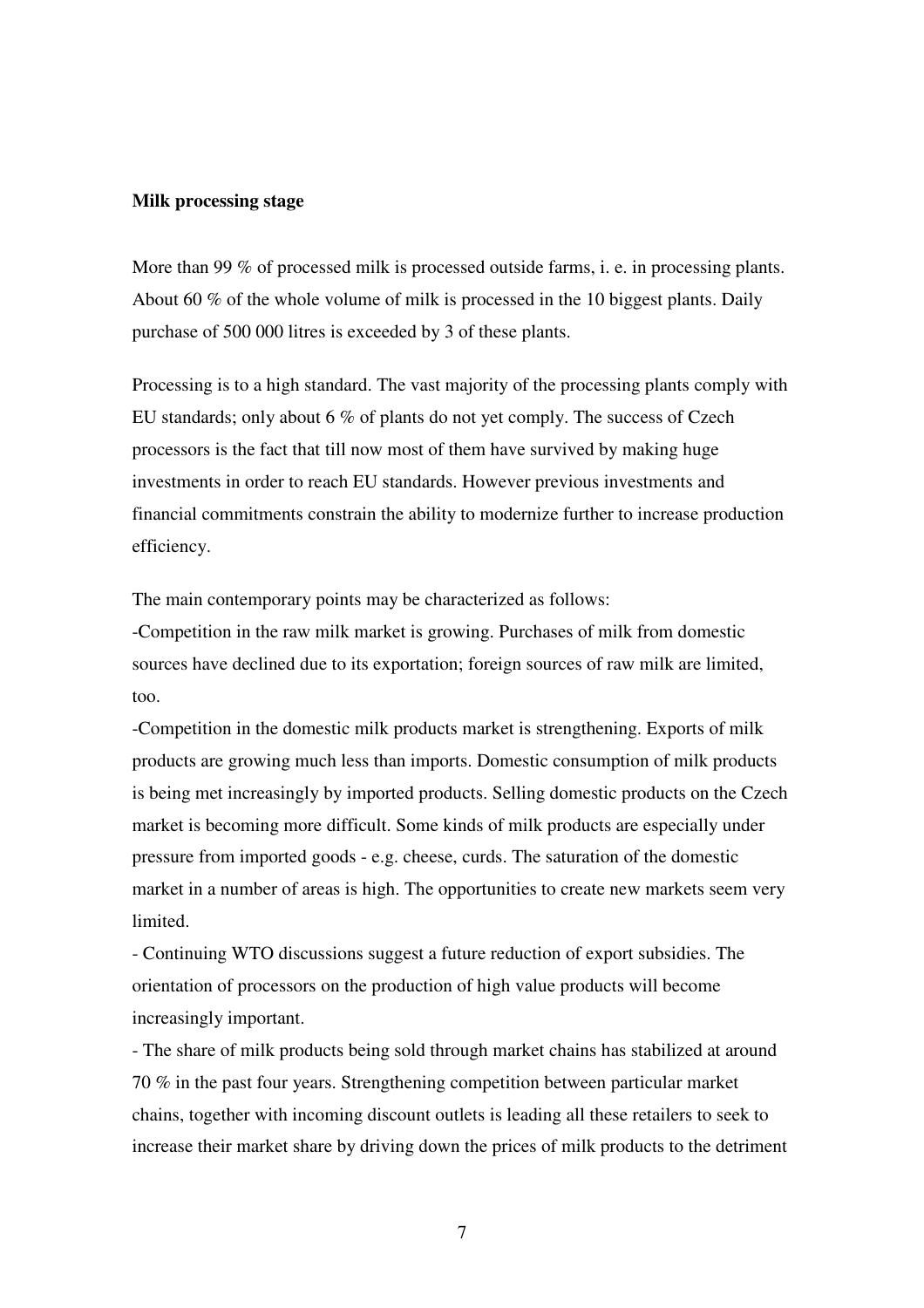of milk processors and the primary producers.

- The quality of Czech milk products corresponds fully to EU standards but the position of the Czech milk processing industry in the international premium market is unfavorable. One possible way to get a competitive advantage and to establish oneself on the market could be the introduction of regional marks and specialties. In this sphere the position of the Czech milk industry has many reserves.

Future development will be influenced and determined by the strengthening competition. The effort to minimize production costs will lead to a drive for the growth of production, the result of which is assumed to be the concentration of processing. The less successful processors are likely to be absorbed by the more successful ones. Strong foreign companies are expected to take the opportunity for to make capital investments in the Czech Republic.

Main trends in the dairy sector

The contemporary position of Czech producers and processors of milk puts intense requirements on further produce and business strategy.

The deteriorating trend of producer price of milk is forcing producers to find a way to minimize costs. The possibility of doing this by increasing production is very limited due to milk quotas, which are fully used.

Milk processors face growing competition on the raw milk market due to quotas limiting milk production and exports. Competition in the domestic milk product market is strengthening, too. In two years exports of milk products have increased by 8 % and imports by 90 %. Export of milk products outside the EU, being depended on export subsidies, is more difficult. The high share of milk products being sold through marketing chains inhibits higher product prices.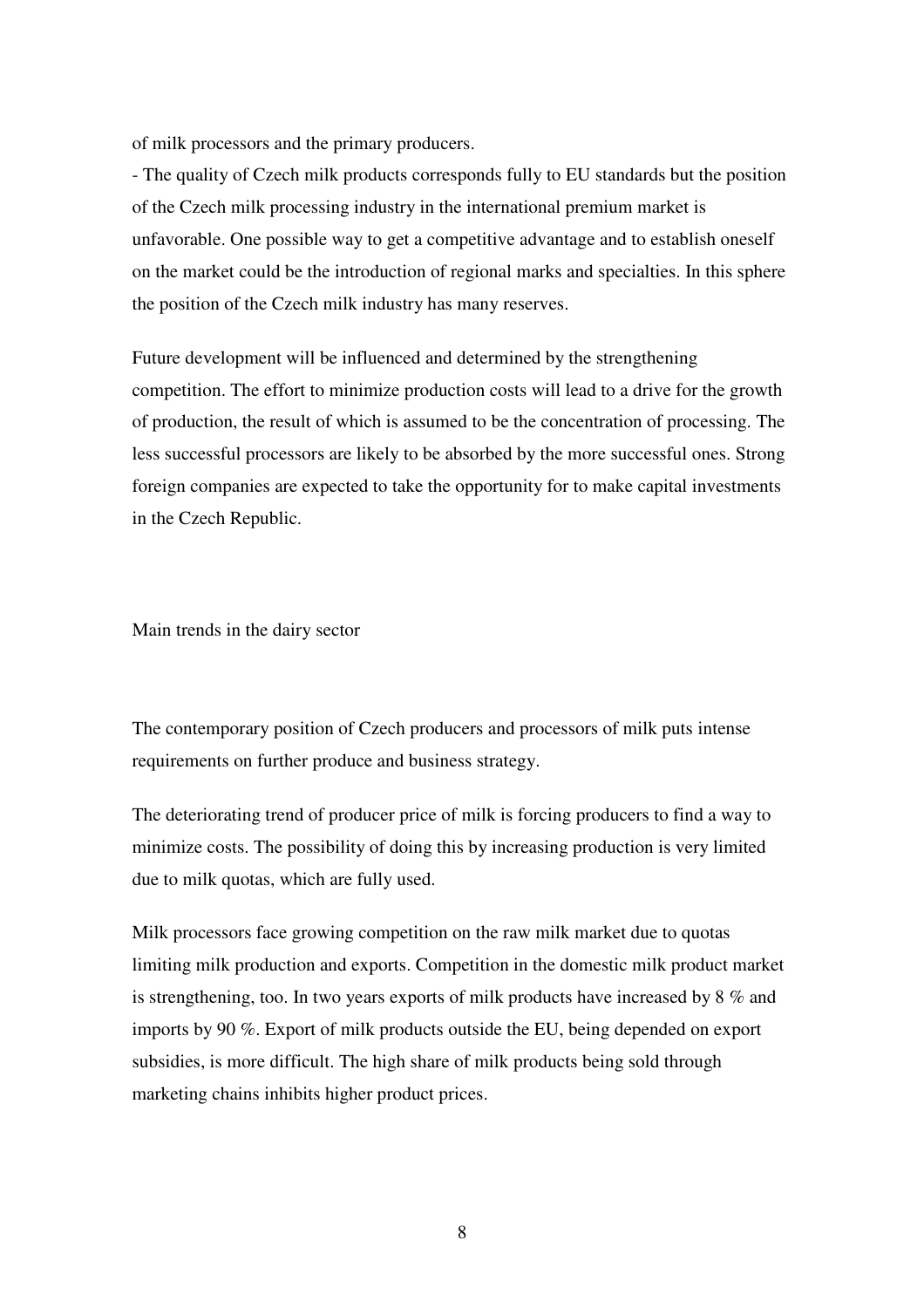Formulating a uniform strategy and a general way out is difficult. The future strategy depends on many factors from the area of milk inputs, milk price, activities of particular market participants, development of market regulation, continuing WTO discussions, to the development of consumers´ demand.

In the framework of the existing uncertain conditions, Czech milk producers and processors should focus on the following points:

The question of milk demand remains open. As producer prices tend towards approximate equality throughout the EU, the foreign demand for Czech raw milk could weaken, however we expect that Czech milk will continue to aid to the expansion of processors in nearby countries. In the processing phase the orientation on production of high value products will become increasingly important. The importance of vertical integration of the whole supply chain will strengthen.

The maintenance of the present volume of production and processing of milk in the Czech Republic will require adequate real producer prices for milk and the cooperation of milk producers and processors.

The factors influencing the competition in the Czech dairy sector

#### **The concentration in the Czech dairy industry**

Dairy industry in the Czech Republic went through big changes during transition period starting in 1990. These changes influenced significantly the concentration rate in this industry. The transition started with a very concentrated industry in 1989, then went through a quite fragmented industry in the middle of nineties and ended as a partly concentrated industry after 2000.

In 1989 seven regional monopolies controlled the dairy industry. After their disintegration in the first half of the nineties 90 independent firms were established. Only one milk processing firm, Jihoceske mlekarny inc. Ceske Budejovice, continued to operate all the time as an original undivided firm. With its six factories they are currently the biggest firms among the Czech milk processing companies. Other firms decomposed into minor units, often down to the level of a single milk processing plant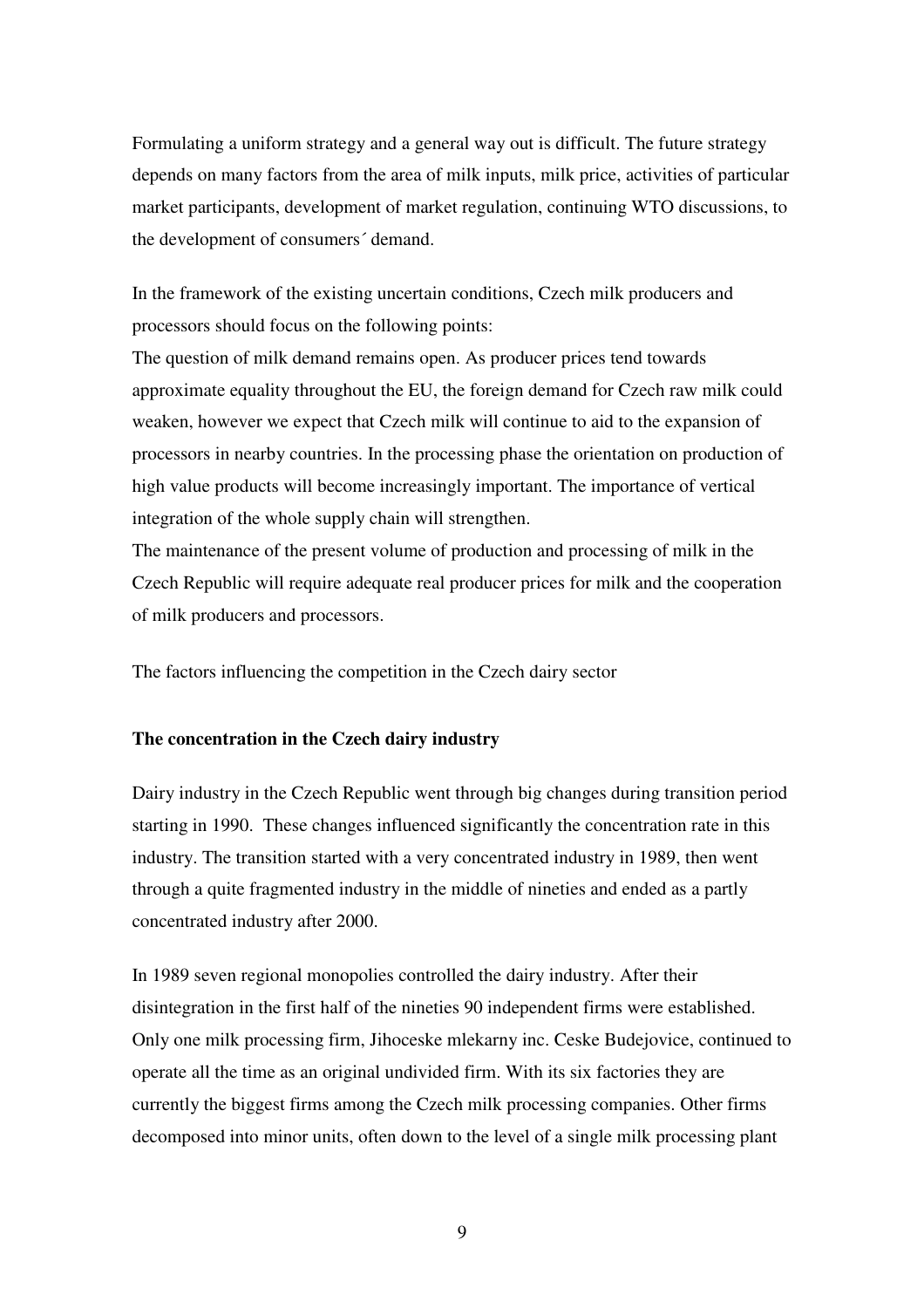with a very small market share. This trend was prevailing up to the 1995. In the second half of nineties the opposite trend started. Decomposition of dairy sector companies stopped and concentration process started again. This period may be characterized by a foreign capital entry into Czech dairies and high decrease of a number of business entities operating in the dairy industry. It happened not only as a result of the repeated integration of businesses into bigger units, but also as a result of bankruptcy of many dairy businesses, which got into critical situation and did not successfully manage the rescue.

As an example we may consider the situation in the South Moravia region. From the regional monopoly, the state enterprise Lacrum Brno, which operated there before the start of economic transition in the nineties, 27 independent businesses emerged within five years after the 1989. But only 19 of them survived by 2000, while 3 of them cooperated with foreign strategic partners.

The dairy industry in the Czech Republic is currently a partly concentrated industry. There is a small group of big firms with a major market share in the Czech dairy industry, which is complemented with a very numerous group of small firms, which have a minor market share. The present level of industry concentration intensifies the rivalry between the competing sellers in the Czech milk processing industry and cuts down the industry profitability.

We may expect further continuation of market concentration in the future. More bankruptcies of smaller and less profitable dairies will happen with the increasing integration of the Czech Republic in the EU. These will be dairies which will not be able to survive in the competition of increased imports following the market opening and entrance of new foreign subjects in the Czech dairy market. We can expect further integration into larger units and entrance of foreign capital into the Czech dairies. This development will lead to the growth of the industry concentration level, which will contribute to the decrease of rivalry intensity and from this point of view to the improvement of the position of the surviving businesses.

#### **Industry growth rate**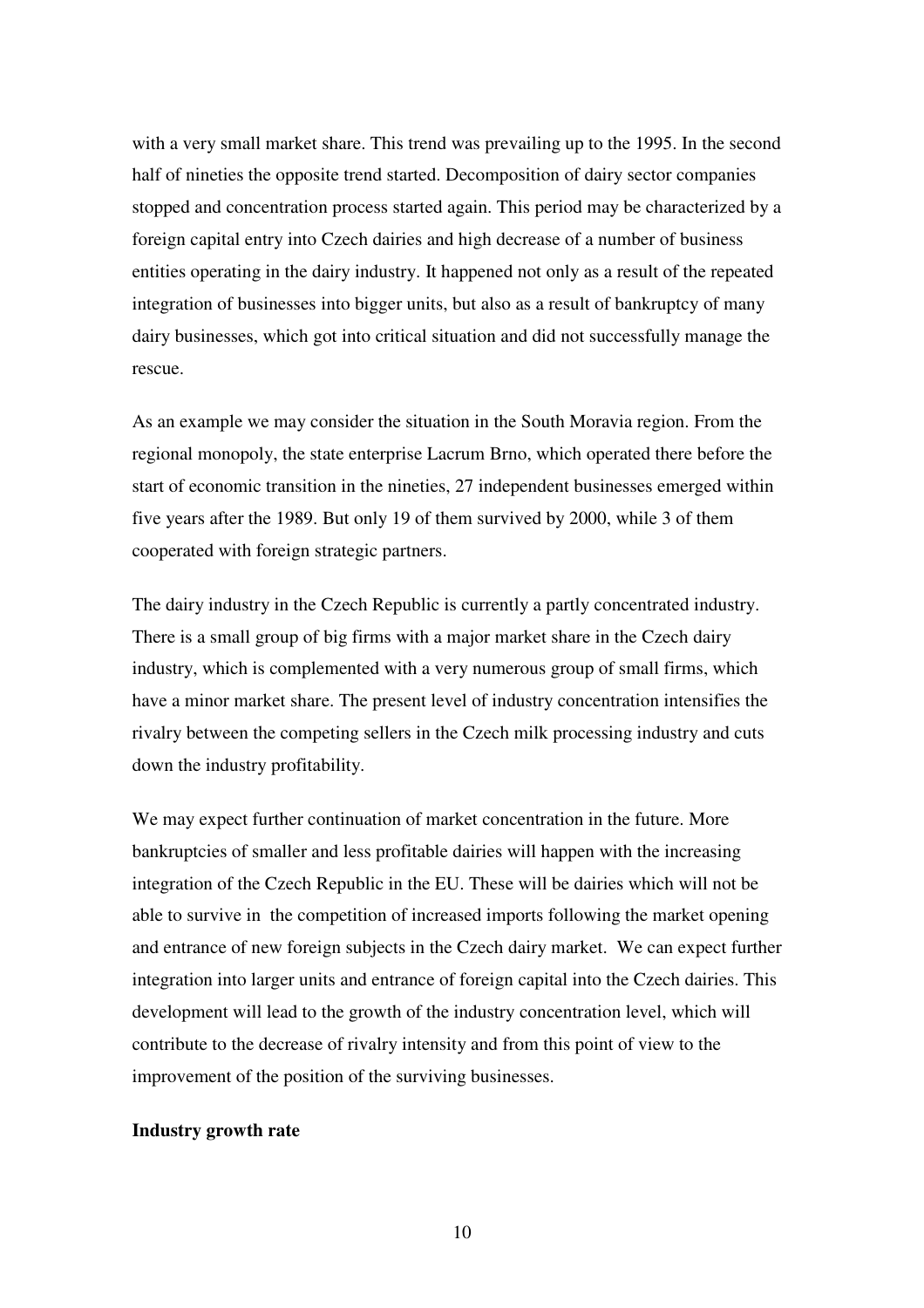Liberalization of prices and decrease of purchasing power of Czech consumers accompanied by a change of consumer preferences and nutrition habits led to a rapid decrease of the consumption of the milk based products at the beginning of the economic transformation. As a consequence of this, the market for milk products experienced a down-turn. From 1990 to 1995 annual decline was from 5 to 11 percent. In 1995 the Czech total consumption of milk products was only 71.5% of the corresponding consumption in 1989. The negative development trend turned over in 1996. From this year, there is a slow annual growth of about 5 percent.

The insufficient demand and excessive supply of dairy products leads to the increasing rivalry among the competing sellers at all stages of dairy vertical chain. Foreign trade partly reduces this high difference between Czech domestic production and consumption.

We can say that the Czech dairy industry is the industry in the mature stage. The industry growths slowly, excess of production over consumption exists and it of course intensifies rivalry among competing sellers. This factor considerably increases competitive fight in the industry at present and it decreases industry profitability.

We should not expect any improvements in the industry growth rate in connection with further integration of the Czech Republic into EU economic and social structures. Excessive production also exists in other EU countries and this excess is also placed with the help of export subsidies in markets outside the EU. The Czech domestic consumption should go up slowly according to forecasts of the Czech Ministry of Agriculture, though. The effort is to increase Czech domestic annual consumption of milk and milk products to 230 kg per inhabitant with the help of activities promoting the increase in domestic consumption.

#### **Exit barriers**

Exit barriers in the dairy industry of the Czech Republic are mostly based on specialized equipment, which cannot be used for anything else. Relatively high capital demands strengthen exit barriers too. Capital demand in the dairy industry is about 40% (measured by the share of annual sales in liabilities). This fact forces the companies to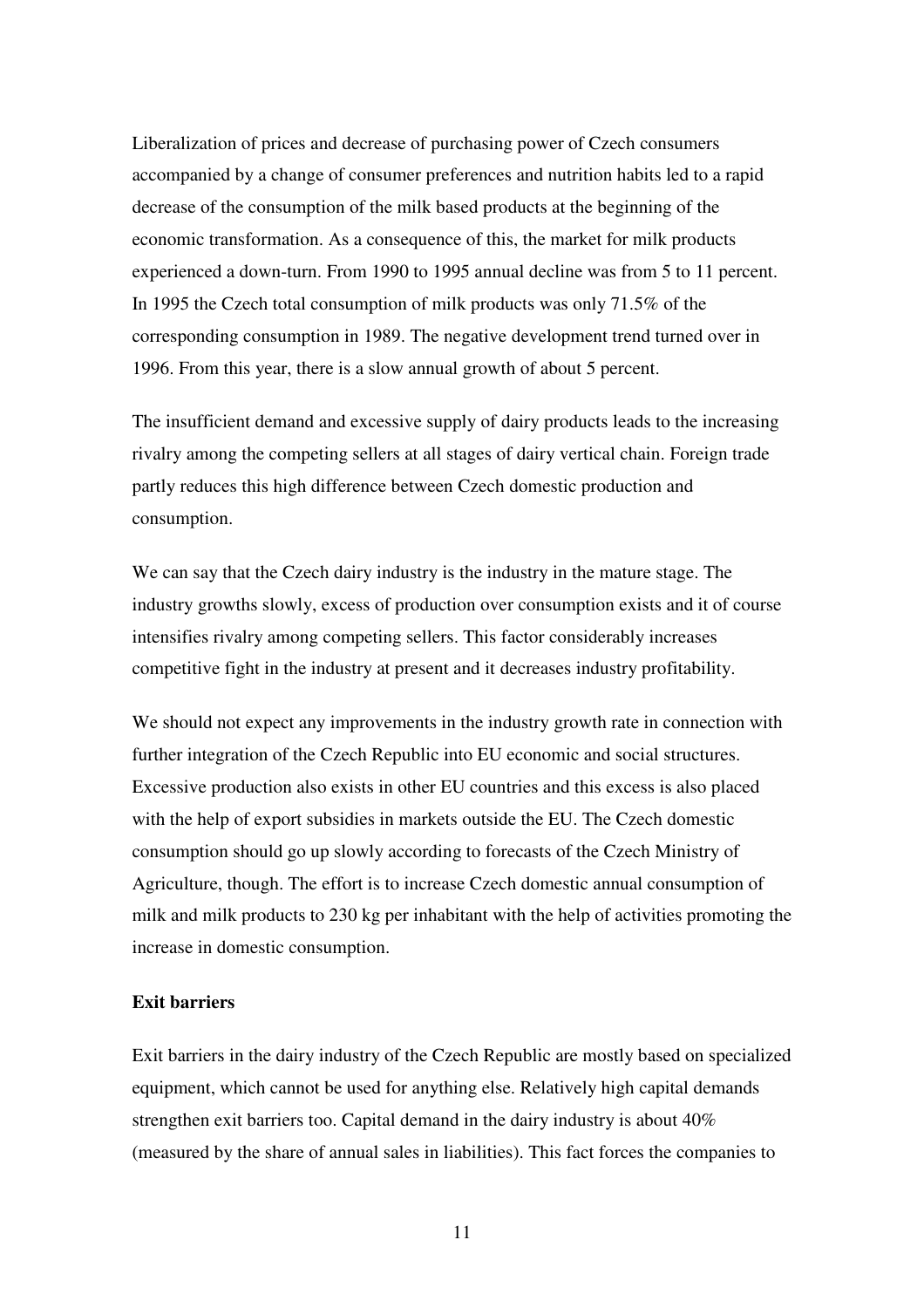stay in the industry at all costs and to continue in competition fight. It is the reason for existence of many dairy firms of different size in the Czech dairy industry in spite of a relatively low average return on invested capital, which is about 5 percent (measured by the share of liabilities on operational profit) and in spite of unused capacity in the industry. The exit barriers obviously intensify the rivalry among competing sellers.

The influence of the exit barriers factor did not decrease with the entry of Czech Republic to EU. Highly specialized milk-processing technologies, which are not useful in any other industry, continue to work as an important exit barrier.

#### **Level of fixed and storage costs**

The decisive characteristic for the determination of the level of fixed costs (depreciation, part of labor costs and financial costs) from the point of view of their influence on intensity of competition in the industry is the share of fixed costs on value added. This share is about 70% in the Czech dairy industry, which is quite high. This high share is not caused by too high total fixed costs. It is caused by a very low value added, which amounts to 10% of the total output only. Businesses in the Czech dairy industry have a high level of costs for external inputs – the price of inputs amounts to almost 80% of total costs. This means that the gross margin is low. Therefore the dairy firms are under a strong pressure to maximize capacity utilization so that they are not in loss.

Storage costs in the milk processing industry are not too high. However, milk and milk products cannot be stored for a long time since a great emphasis is put on their freshness. Therefore it is necessary to sell these products quickly. Because of this reason the businesses often promote sales by temporary reduction of prices. These sales promotions significantly intensify rivalry among competing sellers and push down the industry profitability. The increase in prices of milk and milk products after the entry of Czech Republic into EU led to growth of value added. But the decrease of fixed costs level and the reduction of intensity of competition in the industry is clear so far and its future development will depend on the dynamics of fixed costs level in the Czech diary industry and on the competition within EU. There were not any significant changes in storage cost connected with the EU membership of the Czech Republic.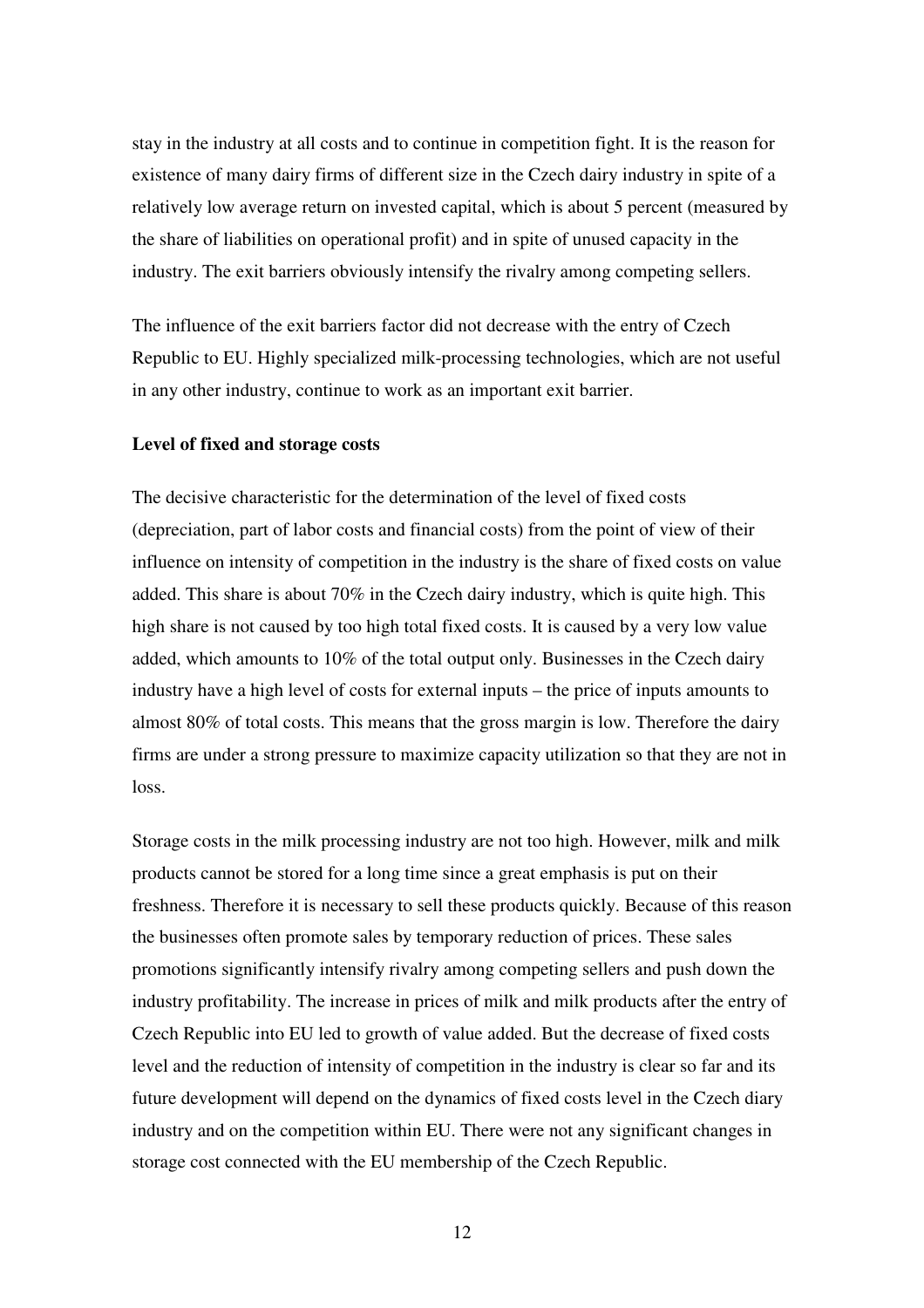#### **Product differentiation**

Product differentiation in dairy sector is low and different according to the type of product in the industry. There are specific products where the loyalty of consumers to brand names appears in the Czech diary industry. The examples of such products are yoghurts or some kind of cheeses. Such consumer loyalty is promoted by massive advertising campaigns. But only foreign firms or firms with with foreign capital participation are able to afford these advertising campaigns – the examples of such firms are Zeletavske syrarny, Danone, Pribina, Zott etc. For other products the consumers follow mainly the price – the good examples on the Czech market are butter or milk.

The room available for further product differentiation intensifies competitive fight in the Czech dairy industry at present. Growth of the pressure of advertising campaigns on the Czech consumers, further growth of differences in packaging, and preferences of brand names are expected in the future. But no significant changes of the influence of product differentiation on the intensity of competition in the Czech dairy industry should be expected.

#### **Size of capacity augmentation**

Economies of scale are achievable only by building new capacities by big discrete (as opposed to small continuous) increases in the Czech dairy industry. This is caused mainly by a need for specialized equipment, which is used for production of milk and milk products. Because of the current excessive capacity in the Czech dairy industry, this factor is an important element intensifying the rivalry among the competing sellers.

#### **Diversity of competitors**

One source of competitor's differences in the Czech dairy industry lies in the competitive range. Only the large companies operate on country-wide level. The small firms serve mainly their regional markets. The relevant competition therefore has to be considered on two different levels – the national one and the regional one.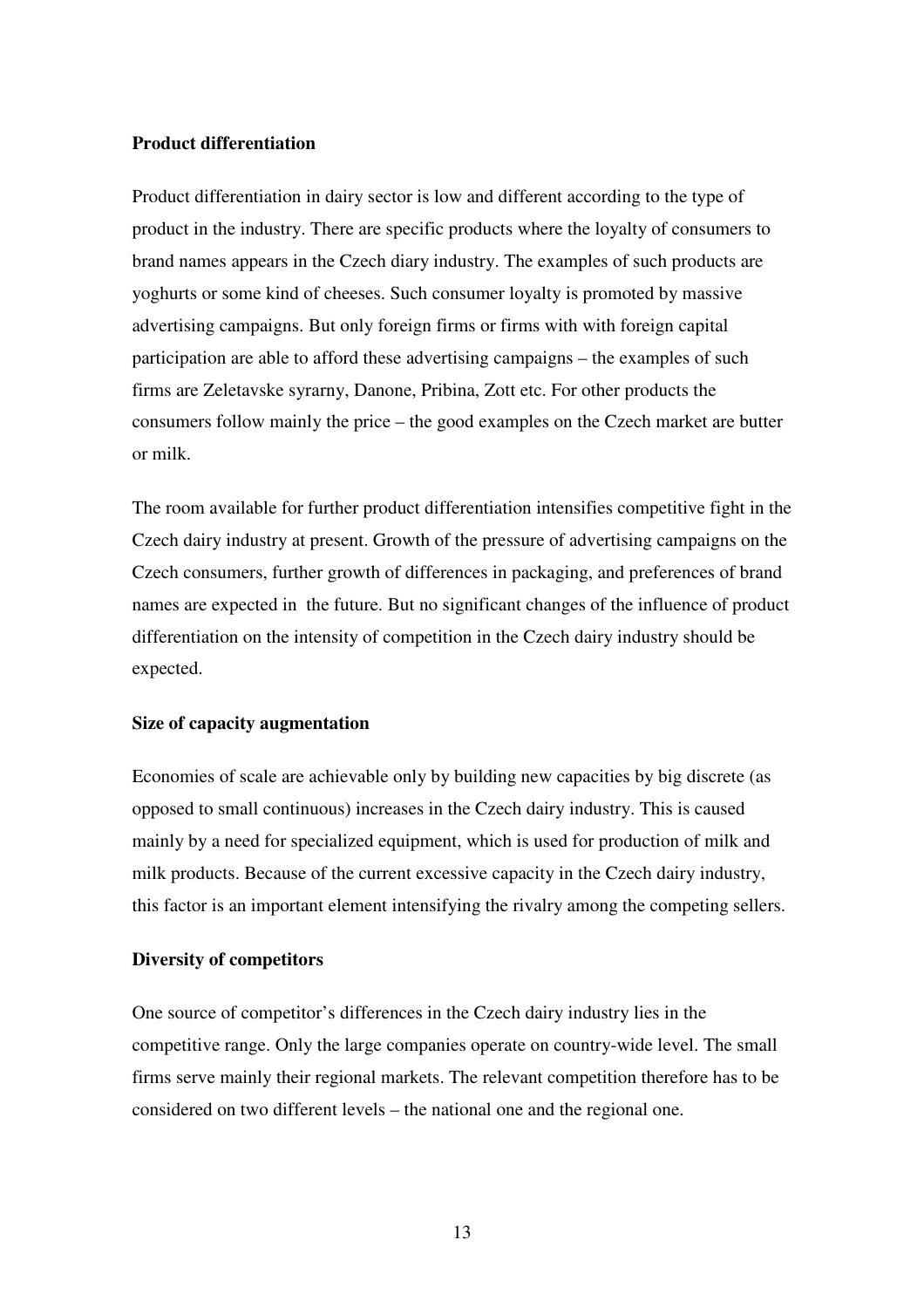The Czech dairy companies are diverse in their scope of production too. Only two companies (Jihoceske mlekarny and Olma Olomouc) produce the full assortment of milk products. The medium and small size dairies specialize in production of a few types of products or in one product (for example Zamilk Chocen focuses on production of spread butter, Mlekarna Varnsdorf on production of Swiss cheeses, etc.)

Another source of competitors'diversity is the foreign capital availability. Businesses with foreign capital participation have more funds for competition fight. They can afford to spend more money on advertising and they have better possibilities for renovations and for new technology acquisitions.

All these three aspects lead to different goals, different methods of competition, and different strategies of companies in the Czech dairy industry. It may be difficult for the individual companies to forecast each other's plans and come to certain rules of competition within the industry. This strategic uncertainty increases the intensity of competition in the industry.

Price transmission in the Czech dairy sector

Price transmittion is defined as the proportion of an input price change that is passed on to output prices. The level of price transmission is particularly important in the analysis of welfare effects of changes in agricultural policies like elimination of farm price support programs or introduction of alternative support mechanisms and in the analysis of economic effects of new technologies. In many industries it has been observed that while increases in input prices are almost instantaneously reflected in the output prices, input price decreases are usually followed only by delayed and partial drops in the output price. The analysis of price transmission in the Czech dairy sector, which is presented here, is based on Novak (2007). This analysis aims to asses the impact of market structure on price transmission process within commodity chain of milk in the Czech Republic with the focus on milk products with low (milk) or high (yoghurt, edam cheese) value added. The database used for this analysis is represented by monthly prices at individual stages of the dairy commodity chain in the period January 1998 – March 2006. The analysis uses three levels of prices: Farmer's price of cow milk,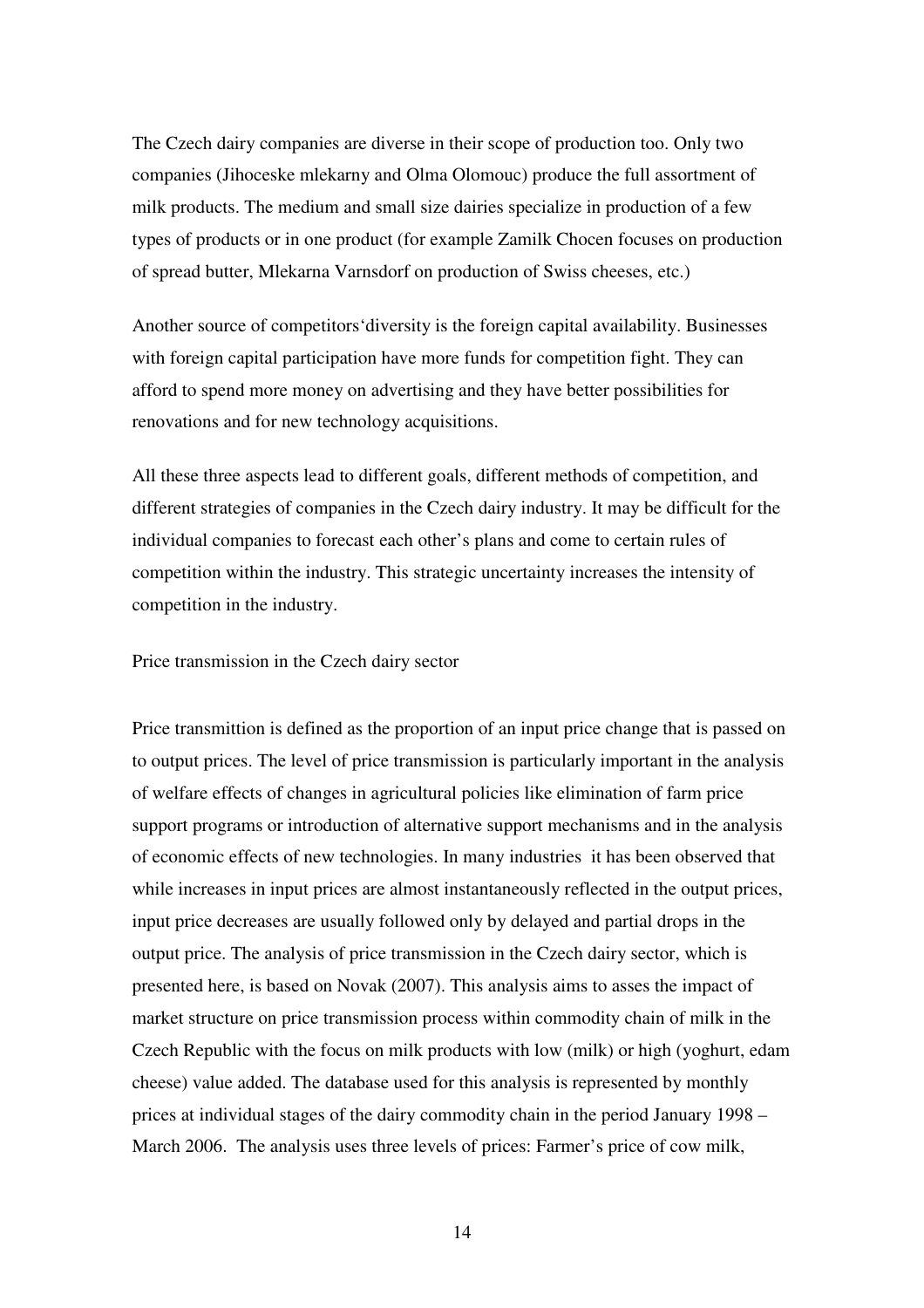Processor's price of milk (or Edam cheese or white yoghurt), consumer's price of milk (or Edam cheese or white yoghurt).

The simple descriptive inspections of the price time series shows the following results:

On the first transmission level (between farmer and processor) the processor's price partially copies farm price development only for the milk. For yogurt and cheese it is clear that the processor's price development is besides the price of cow milk also influenced by other costs.

On the second transmission level (between processor and consumer) the data show that the consumer price levels of all three analyzed product lines copy the trend in producer's prices. In the case of yoghurt and cheese strong fluctuations within processor's prices are absorbed in both directions. The similarity between processor's and consumer's prices is highest in the case of milk product line, as we would intuitively expect.

When we focus on the share of individual links in the commodity chain (farmer, processor, retail) on the final consumer price for analyzed commodities, we see that the highest share on consumer price has the farmer in the case of milk, where the farmer's price of milk represents on average 58% of consumer price. The share of processor in this case represents on average only 20%. When we consider yogurt or cheese the situation is reversed: the processor's share is around 50% while the farmer's share is around 20%.

After this descriptive analysis we may performe the evaluation of intensity of price transmission by the coefficient of price transmission elasticity (EPT). This coefficient shows by how many percents price at one market level changes, if the price at another market level changes by 1%.

When we evaluate the intensity of price transmission by the coefficient of price transmission elasticity, we get the following results. On the first transmission level (farmer – processor) the transmission of inputs into outputs is inelastic (lower than unitary elasticity) for milk and it is elastic for yogurt and cheese. On the second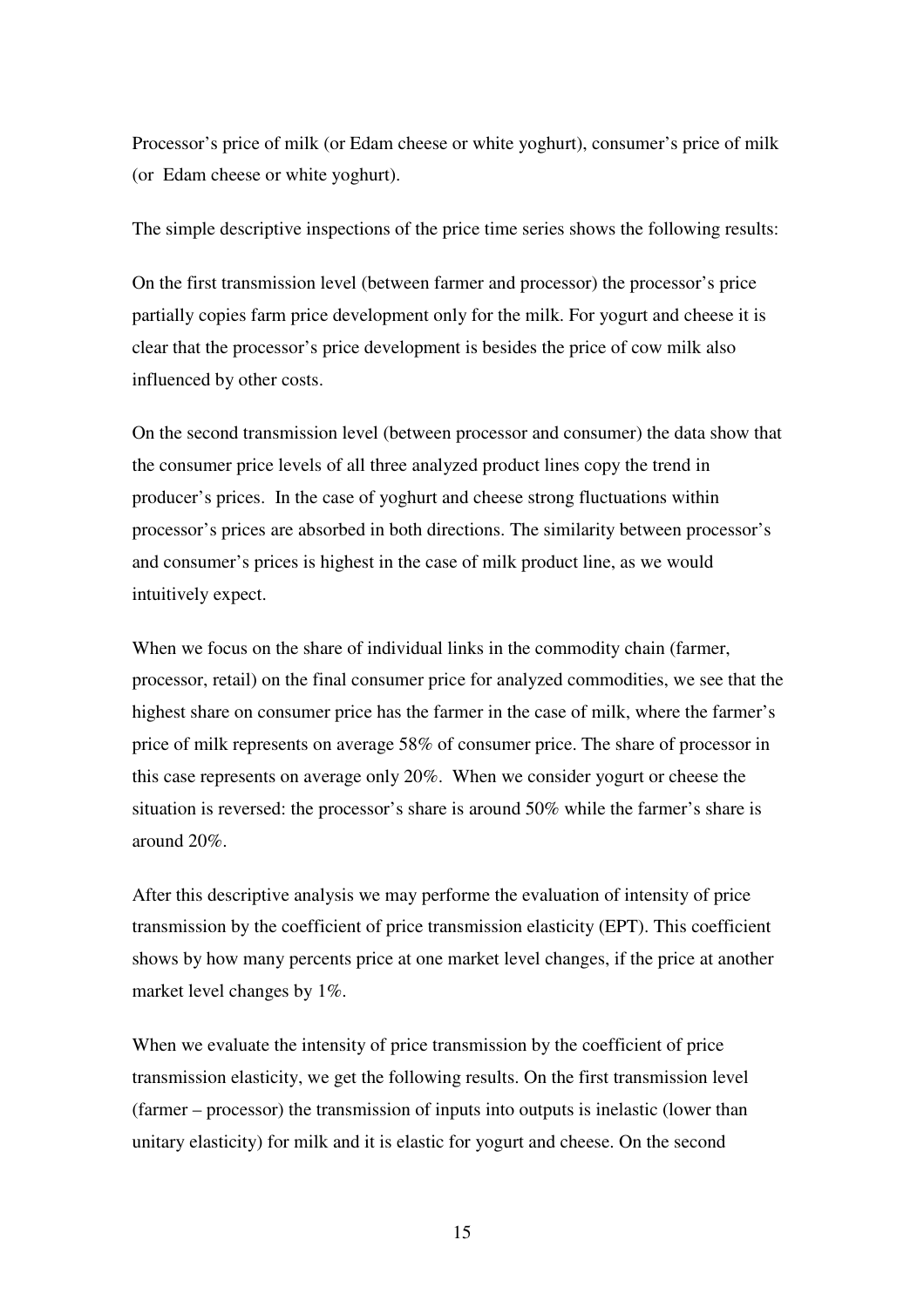transmission level (processor – consumer) the transmission of inputs into outputs is inelastic for all considered products.

# Meat Sector

Introduction to the meat sector

Meat production is the most important sector in Czech animal production. The share of gross agricultural production (GAP) in 1989 fixed prices was about 51 % in 2005 and amounted to 37.4 billion CZK (1.26 billion  $\epsilon$ ). The share of meat production (beef, pork, poultry, mutton including fish and game) in the gross animal production was more that 67 % and amounted to 25 billion CZK (0.83 billion  $\epsilon$ ). The most important sector within animal production is cattle farming included milk and beef production. The share of this sector in total animal production in financial terms was almost 45.2 % in 2005 (43.8 % in 2000 and 44.4 % in 2003

From 2000 to 2005 the value of the gross agricultural production was almost constant. In 2000 it was 74.3 billion CZK (2.09 billion  $\epsilon$ ) and by 2005 it had reached 73.6 billion CZK (2.47 billion  $\epsilon$ ). The relative shares of gross plant production and gross animal production have remained almost constant since 2003. Gross animal production reached about 55 % and gross plant production was about 45 % of the gross agricultural production. The increase of gross plant production has come about after the Czech Republic's EU Accession in 2004 and has led to a equaling out of the importance of both sectors of agricultural production.

Total meat production in Czech Republic fell gradually from 2000 to 2005. In the Czech Republic 1088000 tones live weight of meat (i. e. 788300 tones slaughter weight) was produced in 2000, while in 2005 it was only 964200 tones lw (i. e. 700500 tones slaughter weight), which constituted a 11.4 % reduction (i.e. 123800 tone live weight). With regard to the volume of meat production pig farming is the most important sector of animal production in the Czech Republic. Its share in total animal production in weight terms was 53.7 % in 2000, decreased to 53.5 % in 2003 and in 2005 fell to 49.9 %. In the beef production sector the change occurred between 2000 and 2005. The share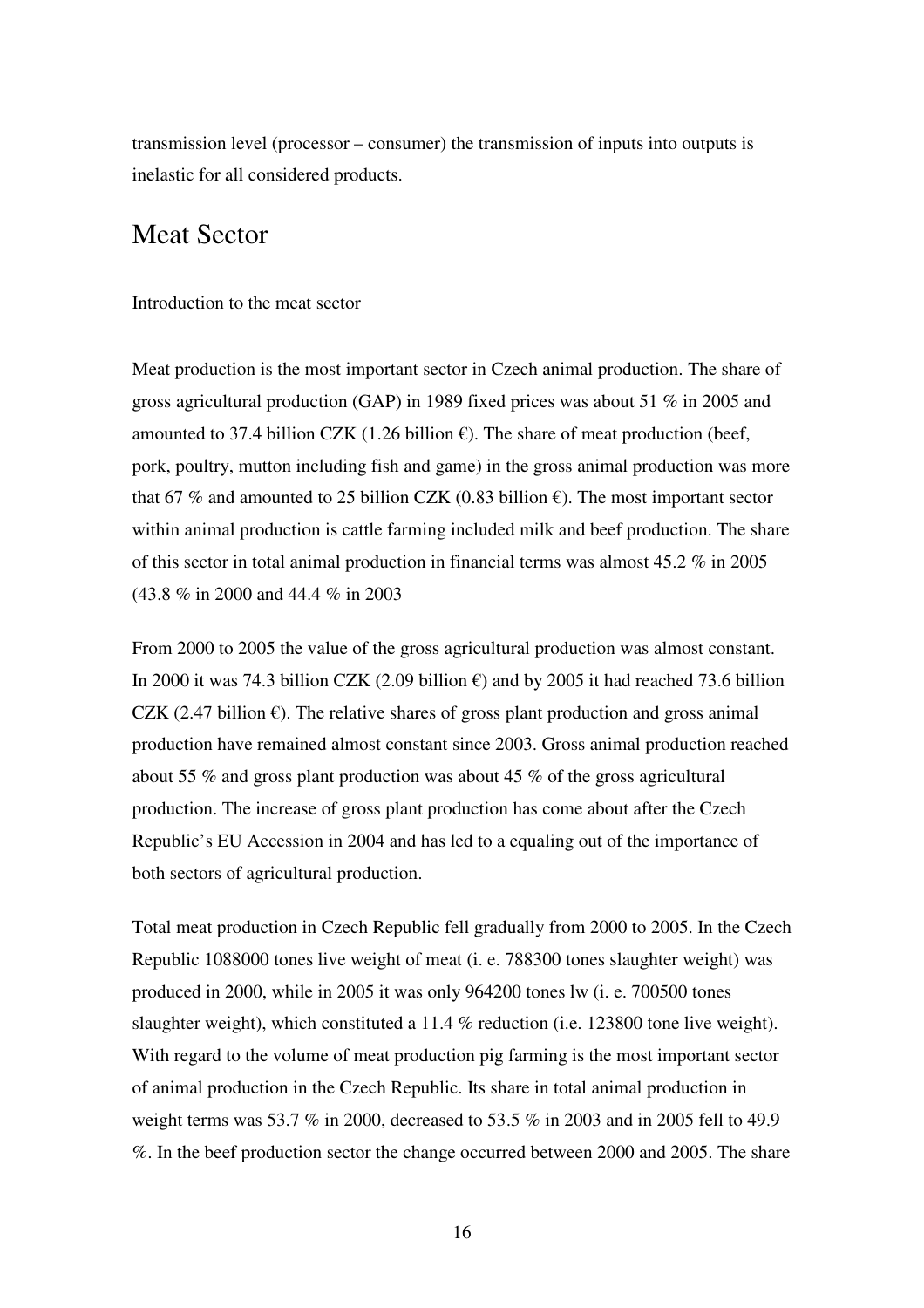of slaughter cattle in total meat output was 19.1 % in 2000 and through the five years declined to 15.7 %. By contrast there was dynamic growth in poultry meat production. Its share of total animal production was approximately 27.0 % in 2000 and had grown to 34.1 % by 2005. The share of mutton in total meat production is insignificant and amount to about 0.2 %.

Total domestic consumption of meat in the Czech Republic has dropped from 1112700 live weight (806440 slaughter weight) in 2000 to 1089000 tones live weight (808580 slaughter weight) in 2005. But this drop wasn't as drastic as that in production being only 2.1 %. The share of beef in this consumption has decreased from 18.9 % in 2000 to 12.9 % in 2005. The consumption of pork has been relatively stable at approximately 54 % throughout the time period. In contrast the share of poultry meat has grown from 27.3  $\%$  in 2000 to 33.1  $\%$  in 2005. The share of mutton in total domestic consumption is very low and has fluctuated from about 0.2 to 0.3 %.

The Czech Republic is not quite self-sufficient in meat production and this trend is increasing annually (97.8 % self-sufficient in 2000, 86.8 % in 2005). Self-sufficiency has markedly declined in pork, but has decreased also in poultry meat. The Czech Republic was only self-sufficient in beef production in 2001 – 2005 and the selfsufficiency level reached 105.9 % in 2005.

The meat processing industry also plays an important part in the food industry. The share of meat industry sales in the total for the food industry (food and drinks production) was 20.9 % in 2000 and 21.9 % in 2005.

Structure of the sector and its recent evolution

Pig meat, beef and poultry meat is produced mainly in the Czech Republic. The production of sheepmeat and goatmeat and other meats (fish, rabbit etc.) is almost negligible.

Pigmeat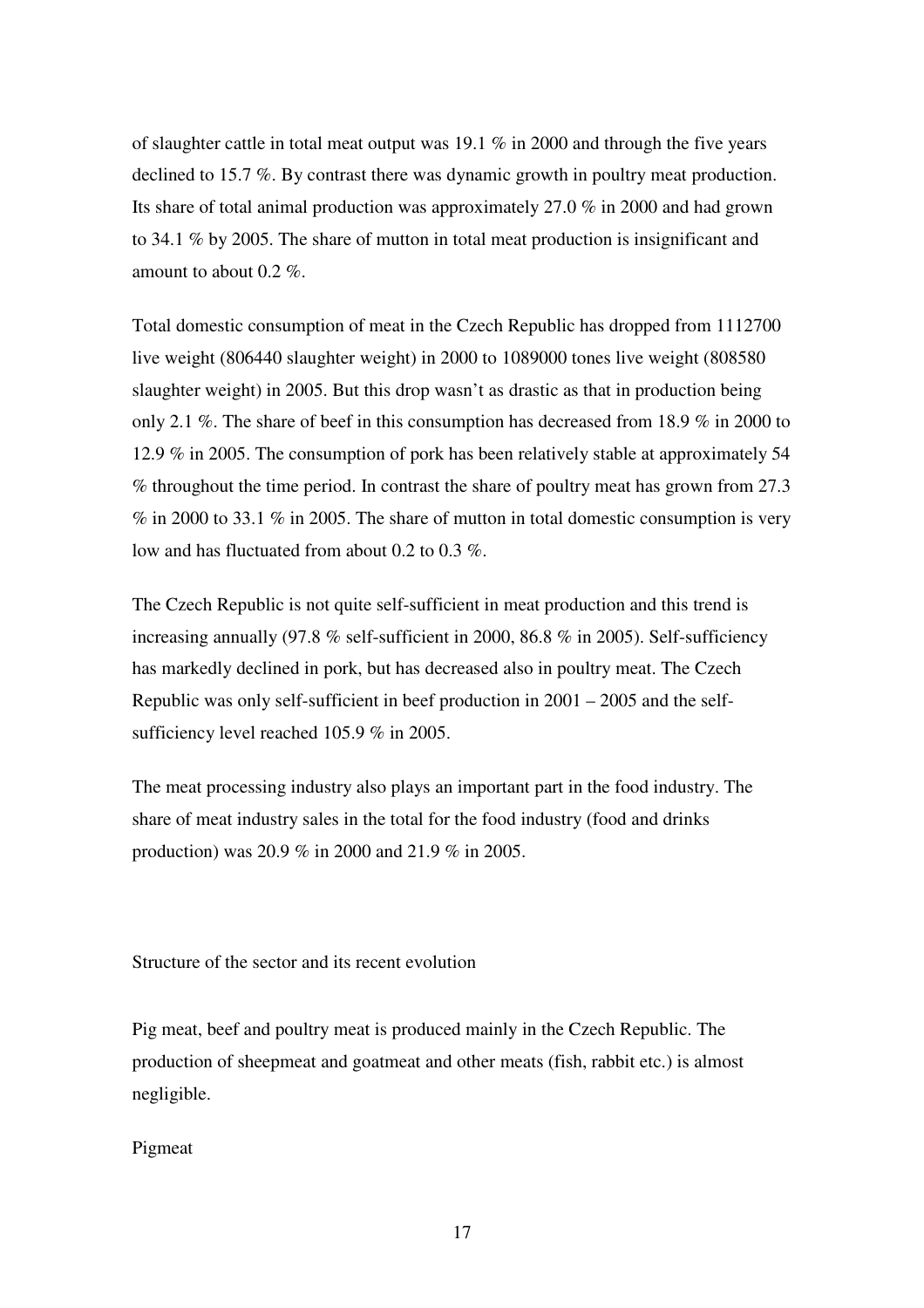The most important meat production is pigmeat. Pigmeat consumption is traditionally quite high in Central Europe as well as in the Czech Republic where it holds first place among meats.

The situation on the pigmeat market has not been favorable for breeders of pigs and pigmeat producers for several years. Production has decreased annually together with the number of pigs and sows. The main reason for this unhappy situation in the pork market is the constantly rising trend of imports of pork. The processors import particularly the cuts of pork for low prices mostly. The demand for pigs from Czech producers has decreased due to imports of lower priced cuts of pork. The economics of production of pigmeat (the economics of pig feeding) have shown bad results for several years and some agricultural enterprises have had to close. This has led to an increase in unemployment and decreased demand for feed mixtures and coarse grains used for pigfeed.

Pigmeat production declined by 19.7% i.e. by 111900 tonnes liveweight from 2000 to 2005. We predict the continuation of this downward trend i. e. by 3.6% in 2006. The number of livestock declined by 22 % during the same period. We predict a further decrease in 2007 by 1.3% year – on – year. Domestic consumption only decreased by 2.8% from 2000 to 2005. The difference between domestic production and domestic consumption has increased as self – sufficiency decreased. The measure of self – sufficiency was 97.7% in 2000 and only 81.4% in 2005. The self – sufficiency value for pork meat is the smallest of the meats. The imports of live pigs and pigmeat soared after the EU-Accession. Imports have reached 28 % of domestic consumption. The growth of exports has not been so impressive.

#### Beef

Cattle breeding i. e. for milk and beef production is the most important sector in total agricultural production point of view. The number of cattle fell by 11.2% and of this, the number of cows by 6.7% from 2000 to 2005. This decline continues. The production of beef also decreased in the same period. The main reason was not only the decline of direct consumption of meat but also the decline of processed meat used in producing meat products. Beef is being replaced by poultrymeat which is cheaper. Beef has faced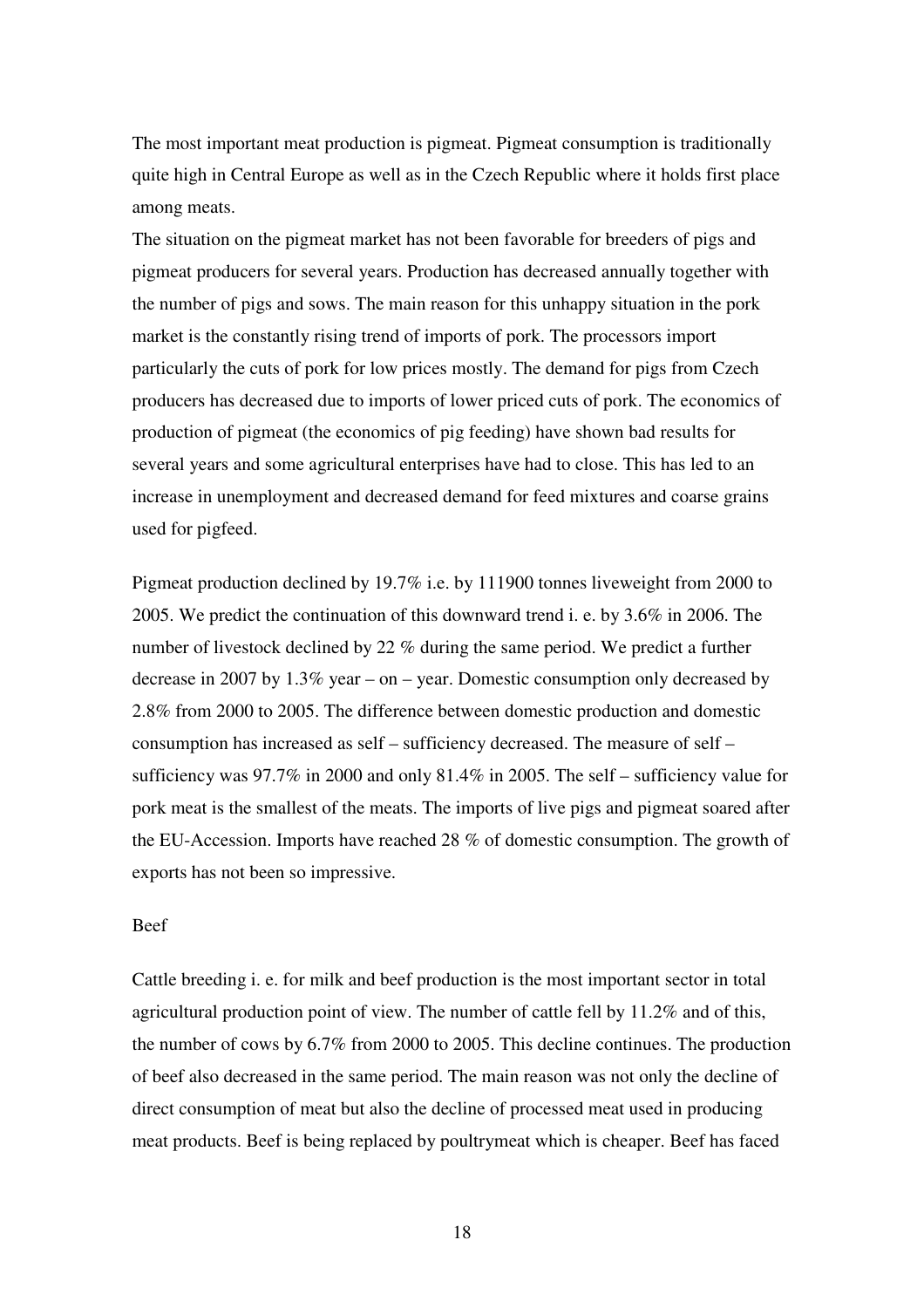strong competition from poultrymeat in the last few years. The main reasons are price, ease of preparation and health trends.

In the total production of beef, 51 % is from steers and bulls, 39 % cows, 9 % heifers and 1 % calves Beef production has declined by 20.7 % and consumption of domestic beef has declined by 33.4% in the period 2000 to 2005. The per capita consumption of beef (including veal) declined by 20 % in the same period.

#### Poultrymeat

The production of poultrymeat plays a key role in the meat sector and has increased, now being second to pigmeat with per capita consumption at around 26 kg/person per year. The demand for poultrymeat has increased due to the favourable consumer prices, easy cooking and wide range of poultry cuts and poultry products. Domestic consumption of poultrymeat increased by 18.7 % from 2000 to 2005. There has also been a change in the structure of poultrymeat consumption from "fatty" poultry (duck and goose meat) to "white" meat (chicken and turkey meat), with chicken and turkeys accounting for 89 % and 6 % respectively of poultrymeat consumed.

The production of poultrymeat increased by 9.5 % overall from 2000 to 2005 though with a break in the upward trend in 2003 when production declined by 4.1% due to a fall in the producer prices below production costs which bankrupted some producers. The demand for poultrymeat was lively in 2004 and 2005 and production recovered though currently fears of avian influenza are likely to lead to limit the growth of poultry production. The gap between production and consumption has widened annually from 2000, self – sufficiency being 90.6% in 2005 and is forecast to have been 89.8% in 2006.

#### Sheep and Goats

After a deep decline in the 1990s, the national sheep flock has grown slightly from 2000. State support for the sector speeded the gentle upward trend of the flock, the majority of is composed of meat and combined breeds. Only about 25 % of lamb and goatmeat is processed on slaughter as in the Czech Republic the on-farm sale of the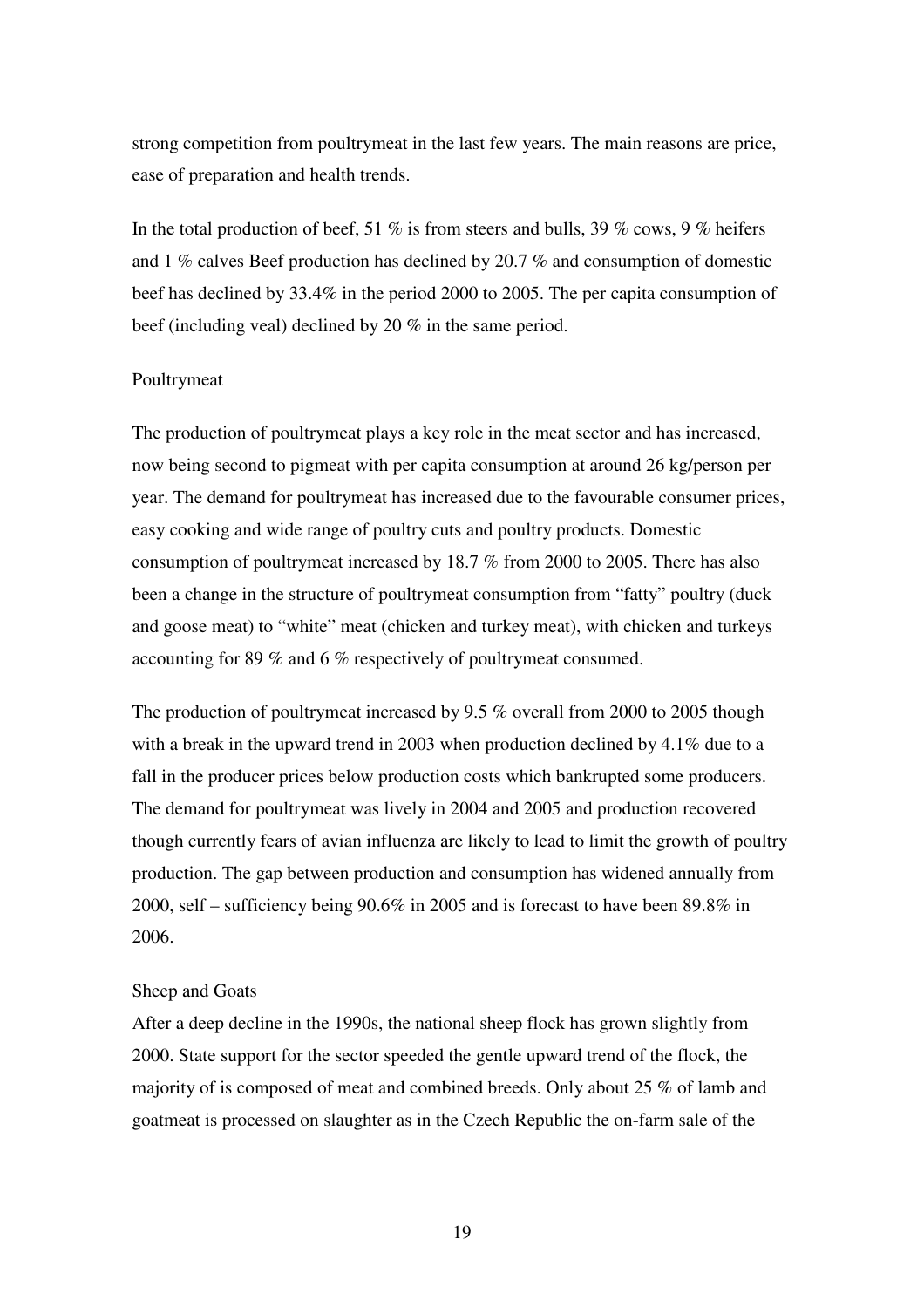animals and meat direct to the consumer still prevails. There were in 2005 about 13 plants slaughtering sheep and lambs.

The decline in the number of enterprises that produce meat and meat products as well as slaughterhouses has been happening from the beginning of the privatization of the meat processing industry. The enterprises faced strong competition (there were a lot of enterprises strictly specialized) and strong pressure to comply with strict hygiene and technical standards. There were 208 slaughterhouses and processors of beef and pork with more than 20000 employees in 2001. There was a significant reduction to 176 enterprises in 2002. During the other years the decline of number of enterprises hasn't been so noticeable. There were 175 enterprises in the meat sector at the end of September 2006.

In 2000 there were 30 poultrymeat processors (slaughterhouses and breeders), which process their own poultry in The Czech Republic and 25 poultrymeat processors in 2005. The five enterprises in the table slaughtered 65% of the total poultry. The introduction of the EU hygiene and other standards was financially very hard for many enterprises before EU Accession leading to many producers getting into debt or going bankrupt. Pressure still remains on the profits of meat producers which causes the concentration and specialisation of production in order to continue respecting the standards imposed.

#### Policy and standards

Prior to Accession, the Czech government subsidized suckler cows (via a calf subsidy) and also paid a sheep subsidy. Government support also covered export aids for cattle, pigs and poultry. These subsidies have been abolished post-Accession and aid to the sector is now on the basis of SAPS from EU funds with direct aid payments to farmers according to their area of agricultural land and Czech national funds topping-up some selected commodities. In this way cattle, sheep and goat subsidies of 2006.60 CZK (67.37  $\epsilon$ ) per livestock unit were paid in 2005 and 2581.60 CZK (91.08  $\epsilon$ ) in 2006. Pigs and poultry are not subsidized in this way.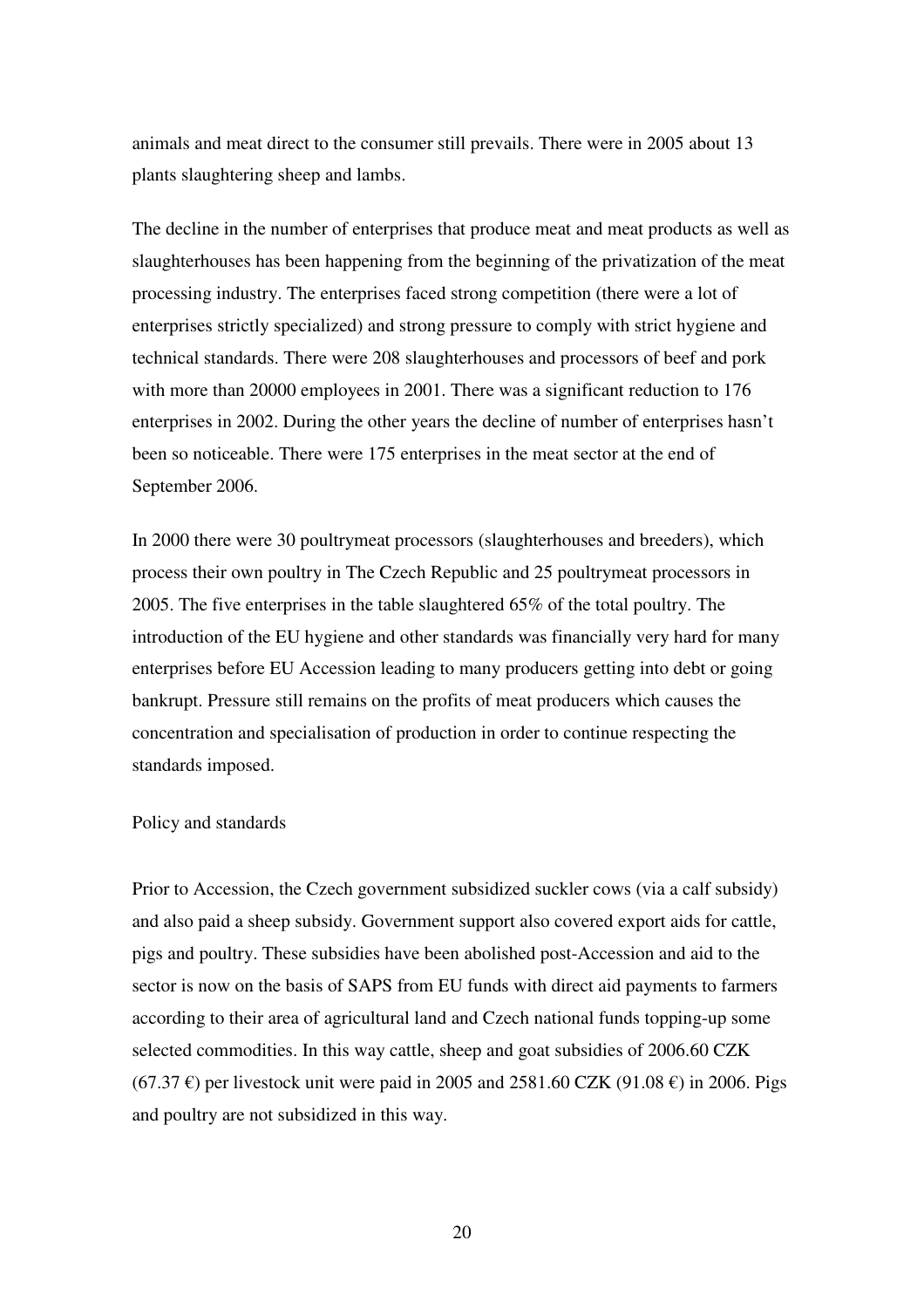The Czech Government also uses state funds to improve the genetic potential of breeding farm animals and subsidizes progeny testing and the testing of cattle, pig and poultry feed conversion efficiency. These irrecoverable subsidies are used for partial reimbursement of costs in breeding, keeping genetic reserves, operation of bull-rearing stations and providing identity of breeding domestic animals.

Domestic policy is aimed at observing EU hygiene practices and ensuring high quality foods standards (monitoring by state quality control of foods); also, quality and hygiene of animal feedingstuffs and medicines is monitoring by the veterinary administration. Veterinary costs such as blanket vaccinations, inoculation against tubercular diseases and compulsory examinations including check tests and also part of the costs of the destruction of infected carcasses are all reimbursed from the national budget.

In addition, there are the Supporting Programs (OP) and Horizontal Rural Development Plan (HRDP) which provide assistance to primary producer associations and producer marketing organizations. The Support and Guarantee Fund for Farmers and Forestry (PGRLF) indirectly subsidises the development and improvement of breeding and help to young farmers' businesses. Recently it has become more common to provide subsidies within the rural development programme – the European Agricultural Funds for Rural Development (EAFRD).

## Market trends and prospects for meat consumption

As can be seen from the table below, pork, poultrymeat and beef and veal are the main meats in terms of consumption per head, with consumption of mutton and goatmeat being practically insignificant. The consumption of poultrymeat has risen by over 15% in the past five years, whilst that of pigmeat has been relatively stable and beef consumption has fallen by a fifth.

#### **The trend in meat consumption (kg/person/year)**

| Sort of meat | <b>2000</b> | <b>2002</b> | 2003 | 2004 | 2005 |
|--------------|-------------|-------------|------|------|------|
|              |             |             |      |      |      |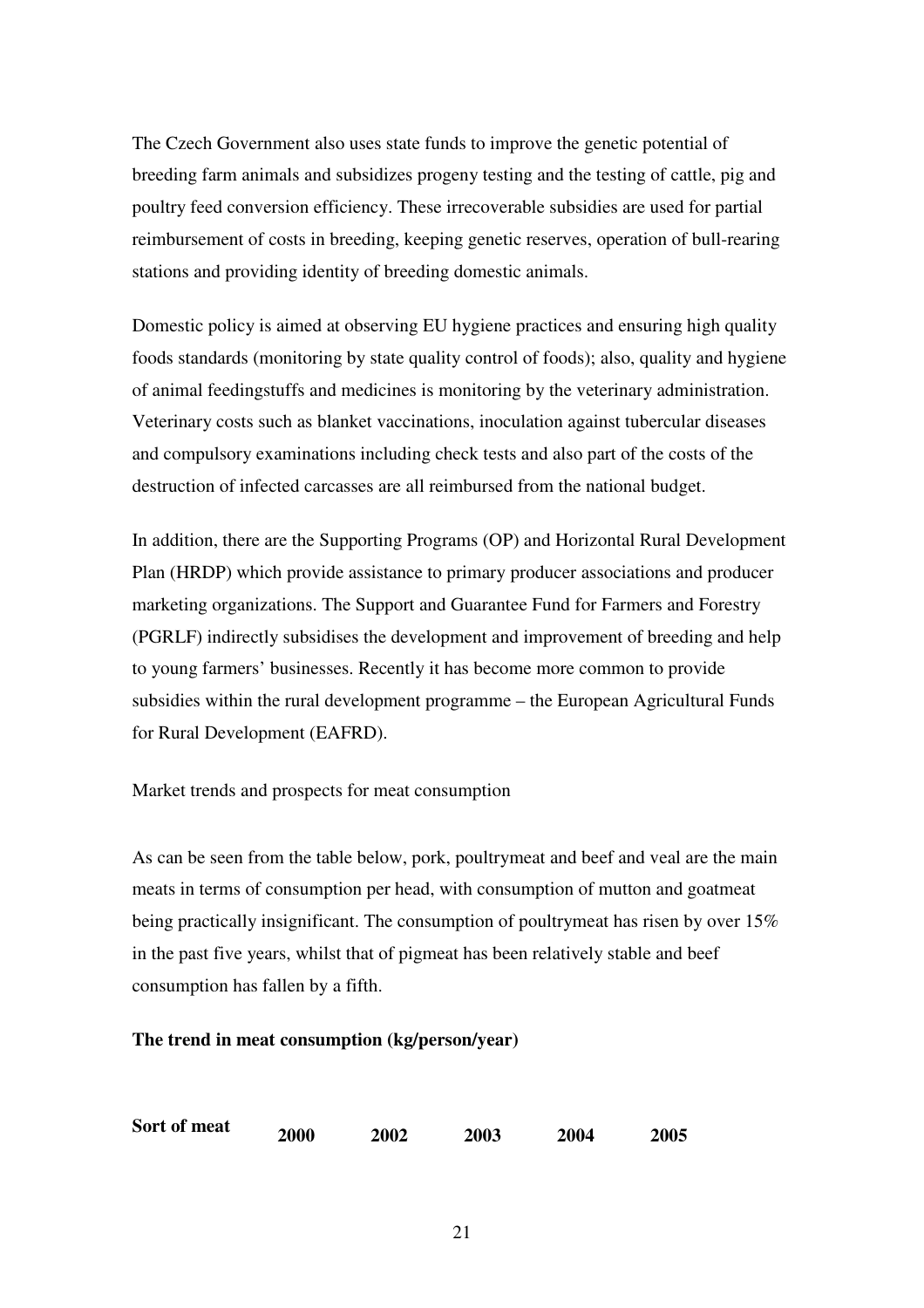| Beef and yeal | 12.5 | 11.3 | 11.6 | 10.4 | 10.0 |
|---------------|------|------|------|------|------|
| Pork          | 40.9 | 40.9 | 41.5 | 41.1 | 41.5 |
| Poultrymeat   | 22.3 | 23.9 | 23.8 | 25.3 | 26.1 |
| Mutton        | 0.3  | 0.3  | 0.3  | 0.2  | 0.4  |
| Other         | 8.8  | 8.7  | 8.7  | 9.0  | 9.2  |
| All meat      | 79.4 | 79.8 | 80.6 | 80.5 | 81.4 |

### Source: ČSÚ

Within total meat consumption, about 52 % is sold as meat and 48 % in the form of meat products and semi-finished products. Imported beef and pork is mainly processed into products. Sales of packaged meat are rising in importance in supermarkets and hypermarkets are in the form of packaged meat is coming. Demand for bio meat is very low in the Czech Republic because of its relatively high price compared to conventional products. Bio beef is offered only in a few shops or in up-market restaurants. Few other kinds of meat are being sold under a bio mark

The main factors affecting meat consumption are price, quality, consumer habits and the availability of the various meats. The occurrence of infectious diseases has also had an impact on the trend in demand for meat in recent years. In the period 2000 to 2002, the occurrence of FMD and BSE had a significant effect in reducing demand for beef in particular in Europe. Czech consumption of beef fell whilst that of poultrymeat increased. It also had an impact on the farmgate prices of these commodities. The decline in consumer demand for beef caused a fall in beef cattle prices and a rise in pig and chicken prices at both the farmgate and consumer price level. Also in the production of meat products and butcher's products, poultry is increasingly used as a substitute for beef for price reasons. The threat of avian influenza has to some extent, but probably only temporarily, limited consumption of poultrymeat in the past two years (2005 and 2006) causing producer prices and consumer prices to fall. This has caused a reduction in the number of broiler chicken producers because the price level has fallen below costs and a lot of businesses have suffered a loss.

In the absence of further health scares, there is unlikely to be any significant change in the meat consumption pattern. If there is a positive trend in the Czech economy and a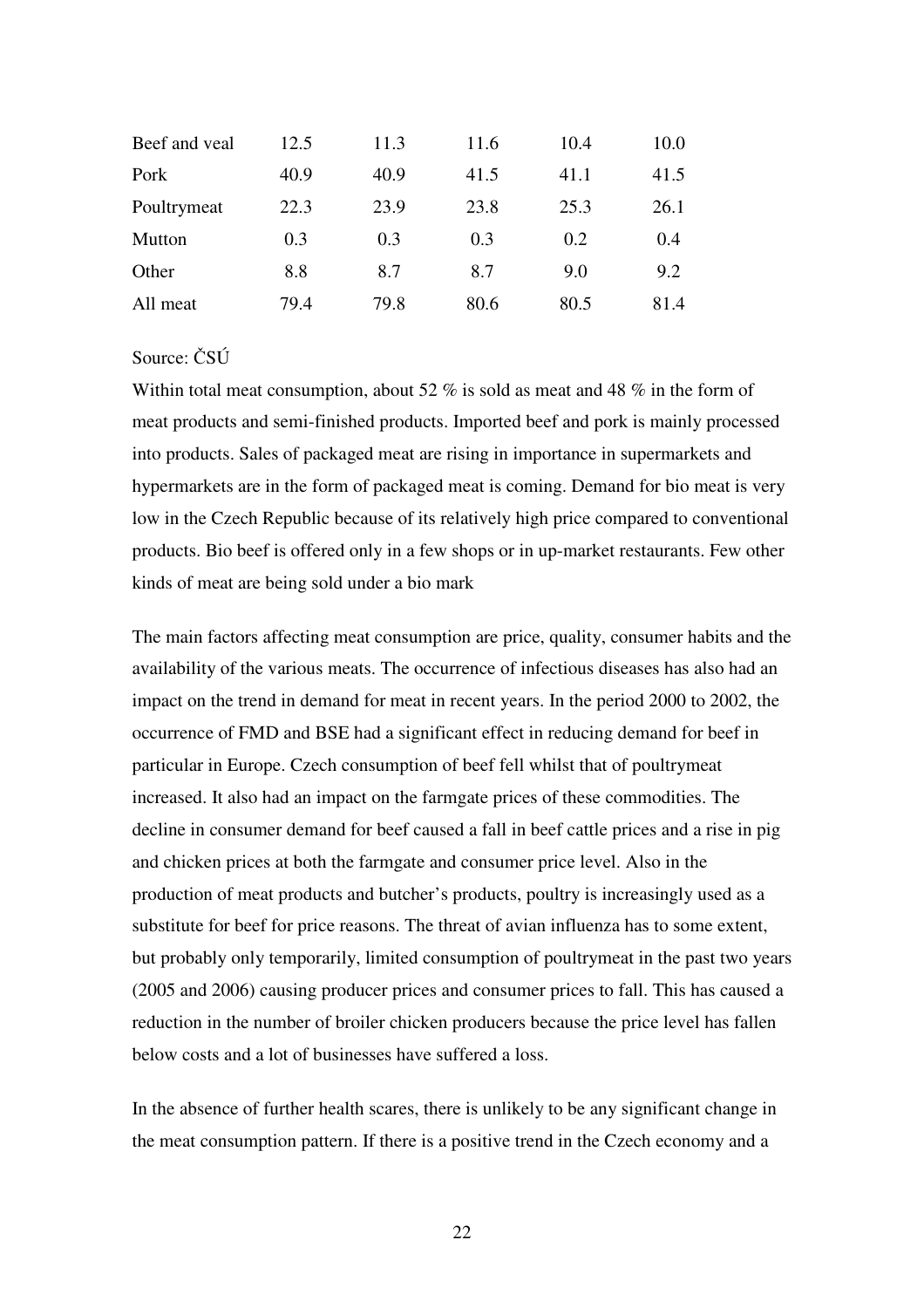rise in purchasing power, a slow increase in consumption of beef in place of pork could be expected. Also there could be a rise in demand for higher quality products including organic produce bio. Consumption of poultrymeat is not expected to expand further. In CR consumption of mutton is not traditional and is limited by high price among others; hence further increases in consumption of mutton are unlikely.

Recent evolution and the perspective for trade

The volume of meat production is limited not only by supply and demand in the domestic market but also by the ability of domestic producers and processors to compete in external markets. Foreign trade rather markedly affects the amount of domestic production and number of animals kept. EU Accession brought changes to the pattern of the Czech Republic's foreign trade notably increasing competition in the domestic market. Imports of beef and poultrymeat rose as had been expected, but the greatest rise occurred with pork imports. Processors are importing cheaper cuts of meat for use in their products under price pressure from the hypermarkets and supermarkets. An unexpected result of Accession has been a significant growth in exports of live animals, particularly cattle and pigs.

Production of beef cattle reduced from 2000 to 2005 as a result of the reduction of the number of cows and the increase of exports of calves and cattle for fattening. The balance of foreign trade on live cattle was positive in the period 2000 to 2005, whereas for beef it has been negative since 2003. In the period 2000 to 2003 only breeding animals were imported. A marked break occurred in the foreign trade in live cattle and beef after Accession. The Czech meat industry Republic adapted to the enlargement and the higher competition within the EU countries relatively quickly. Exports of live cattle now make up approximately 90 % of total cattle and beef exports. Cattle for immediate slaughter have been rising since 2005 at the expense of exports of calves and cattle for fattening. The main business partners were other EU countries, for imports Slovakia, Germany, France, and for exports Germany, Austria and Italy.

Imports of beef have been increasing markedly after the Czech Republic's EU Accession; 14600 tonnes more beef were imported in 2005 than in 2003 - a sixfold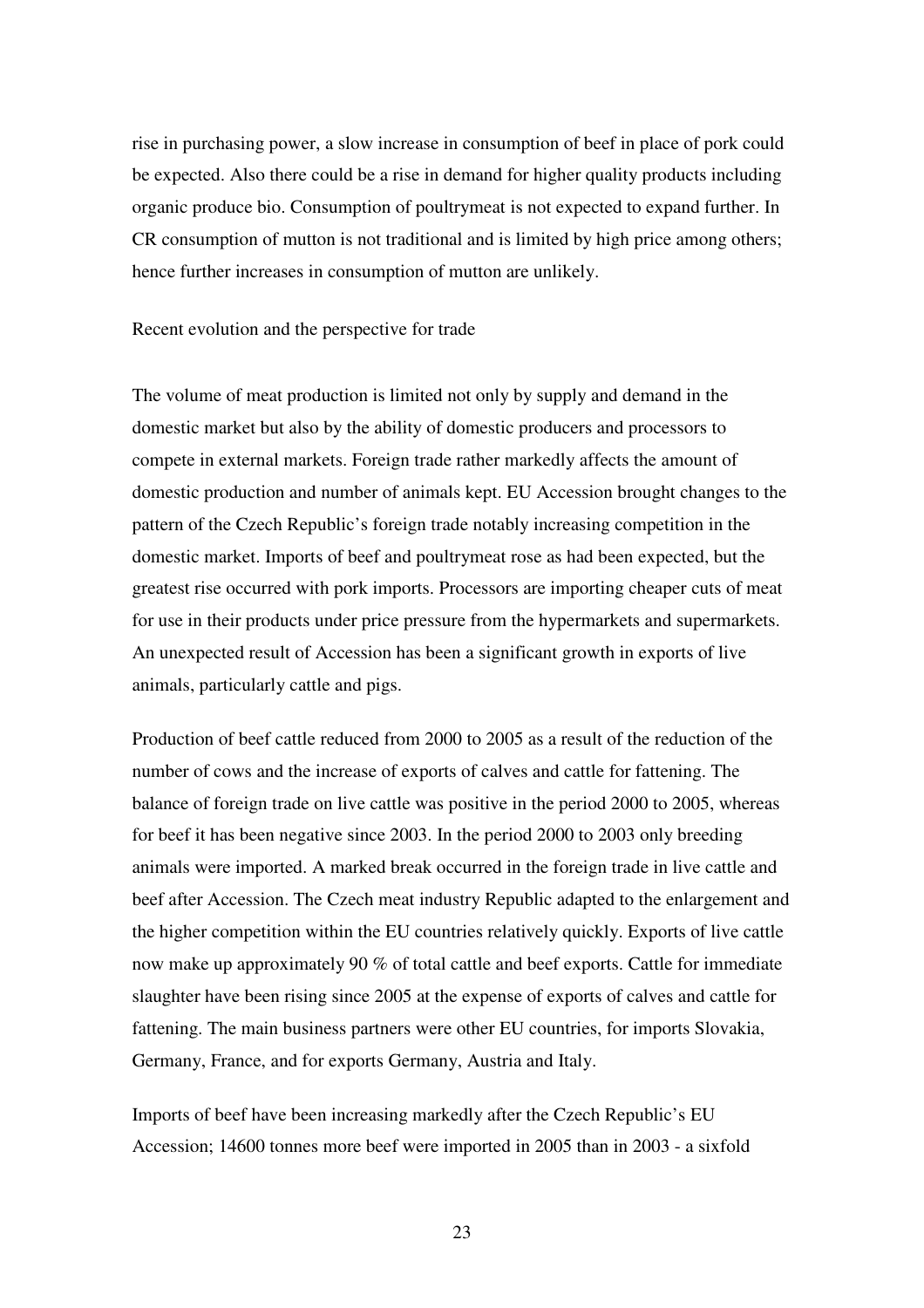growth. Countries from which beef was imported from were Slovakia, Poland, Austria, and Germany. Exports of beef rose only a little after EU Accession and these were to neighboring EU countries (Poland, Slovakia, Germany and Austria). If exports of cattle for fattening continue, the volume of imported beef is likely to rise further and in the medium-term a major source could be low-priced imports from South America notably Argentina, Uruguay and Brazil.

Foreign trade in live pigs and pigmeat, including processed products, increased in the period 2000 to 2005; the volume and financial balance of trade was positive for live pigs over the whole period but that for pigmeat was negative. The Czech Republic's foreign trade in pigmeat had been mainly with the EU countries for several years before entry and became even more so after Accession. At the same time there has been a marked sharpening of competition. Imports of live pigs have been rising since 2004: but whilst pre-Accession imports were only of breeding animals, post-Accession there has been a growth of imports of piglets and pigs for slaughter because of falling pig numbers in the Czech Republic. Piglets were imported mainly from Denmark, the Netherlands and Germany and pigs for slaughter from the Netherlands, Germany and Slovakia.

Imports of pigmeat have also risen markedly since 2004, the volume in 2005 being seven times that of 2001; the main sources being Germany, Poland and Austria. This has adversely effected domestic production and pig numbers. Pigmeat exports were much lower than imports thought the period from 2001 to 2005, the main export destinations being Slovakia, Germany, Romania and Hungary. In the short term pigmeat imports are likely to continue as are exports of live pigs.

Foreign trade in poultrymeat has long had a negative balance and this is expected to continue, imports having grown annually throughout the last few years. One of the reasons was the large amount of poultry and poultrymeat imported in the first four months of 2004, when the tradesmen were trying to use up import quotas in extenso including the so-called "double zero". In the context of the so-called "double zero" variant this was export/import between the Czech Republic and the EU realizing with a zero rate of duty. A structural adjustment of traded assortment direction of imported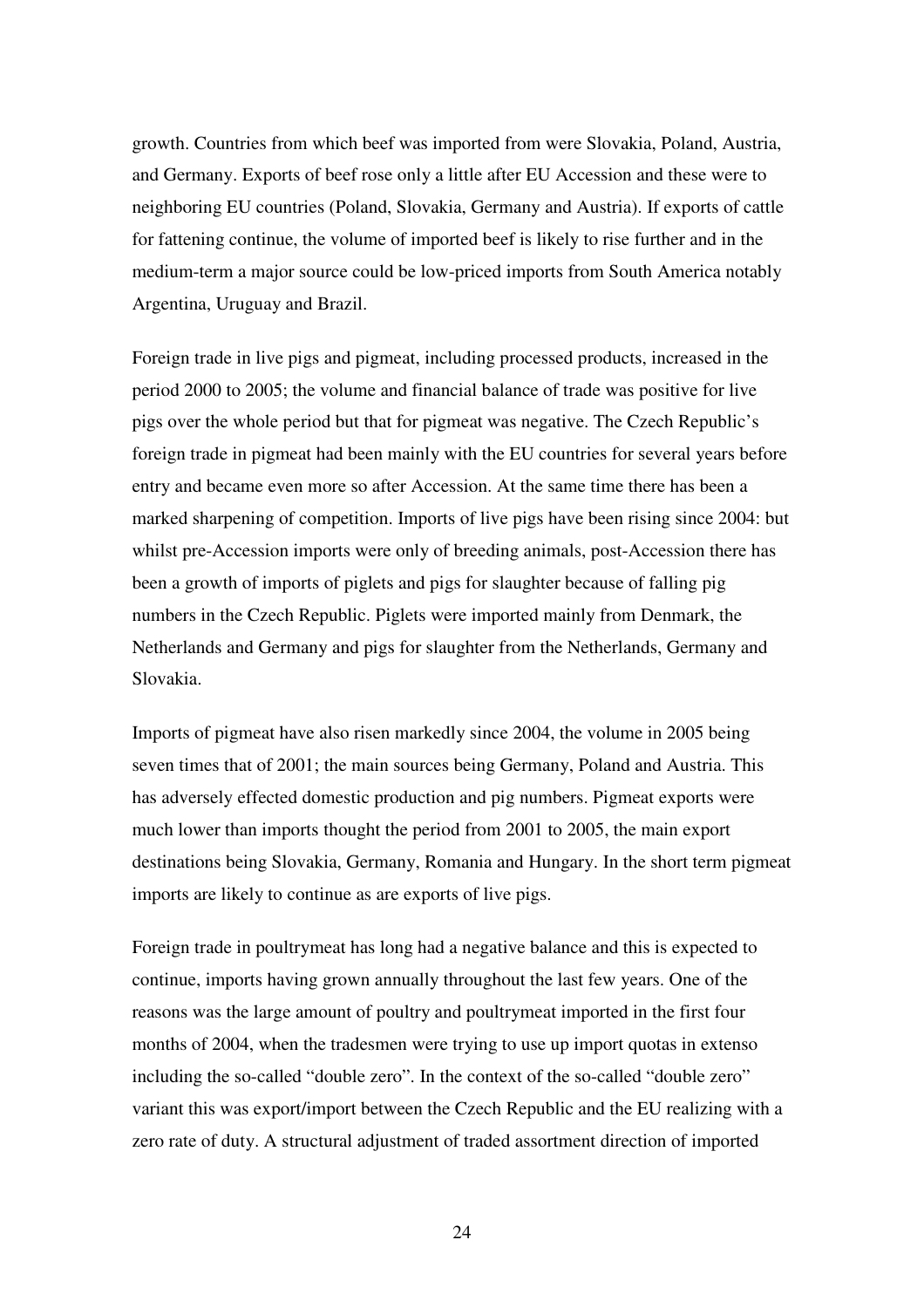superior poultrymeat in the two last years has also been registered, i.e. increase in import price also.

The major exporters of poultrymeat to the Czech Republic are Poland, Brazil, Germany and the Netherlands. Live poultry is traditionally imported from the neighboring countries of Slovakia, Poland and Germany. Exports of poultrymeat and poultry have been increasing annually also, but not as fast as imports. The value of exports has increased by almost seven times from 2000 to 2006. Important export destinations for poultrymeat are Slovakia, Germany and the Netherlands. After the Czech Republic's EU Accession there was a marked growth of exports to Germany and to the Netherlands as the poultry trade responded quickly to price differences. Export of live poultry takes place to neighboring countries such as Slovakia, Poland and Germany. Exports of live poultry are more significant than imports (Slovakia, Germany).

Imports of poultrymeat will probably increase in the medium-term, especially from other EU countries. Imports of poultrymeat from third countries to the EU increased markedly from 1997 to 2001. There was a significant decrease in 2004 because of avian influenza occurring in south - eastern Asia and strict customs controls of salted meat. The decline of imports from third countries will also contribute to the new system EU of customs tariffs with Brazil and Thailand.

Success and challenges for the sector

Success in breeding cattle is gradually changing the specialized make-up of the national cattle herd. The indicator of reproduction hasn't worsened with the rising efficiency, it means the calving indexes (number of calves born per 100 cows and number of breeding calves per 100 cows) that are comparable with the average numbers in other EU countries (viz. ANNEX). It will be necessary to increase the output of beef meat per cow from 230 kg lw to 380 kg lw per annum in future.

It will be important to change the structure of foreign trade, exporting finished cattle or beef instead of exporting calves and cattle for fattening. It is important to solve in organic farming in livestock production that both the breeding calves and the fattening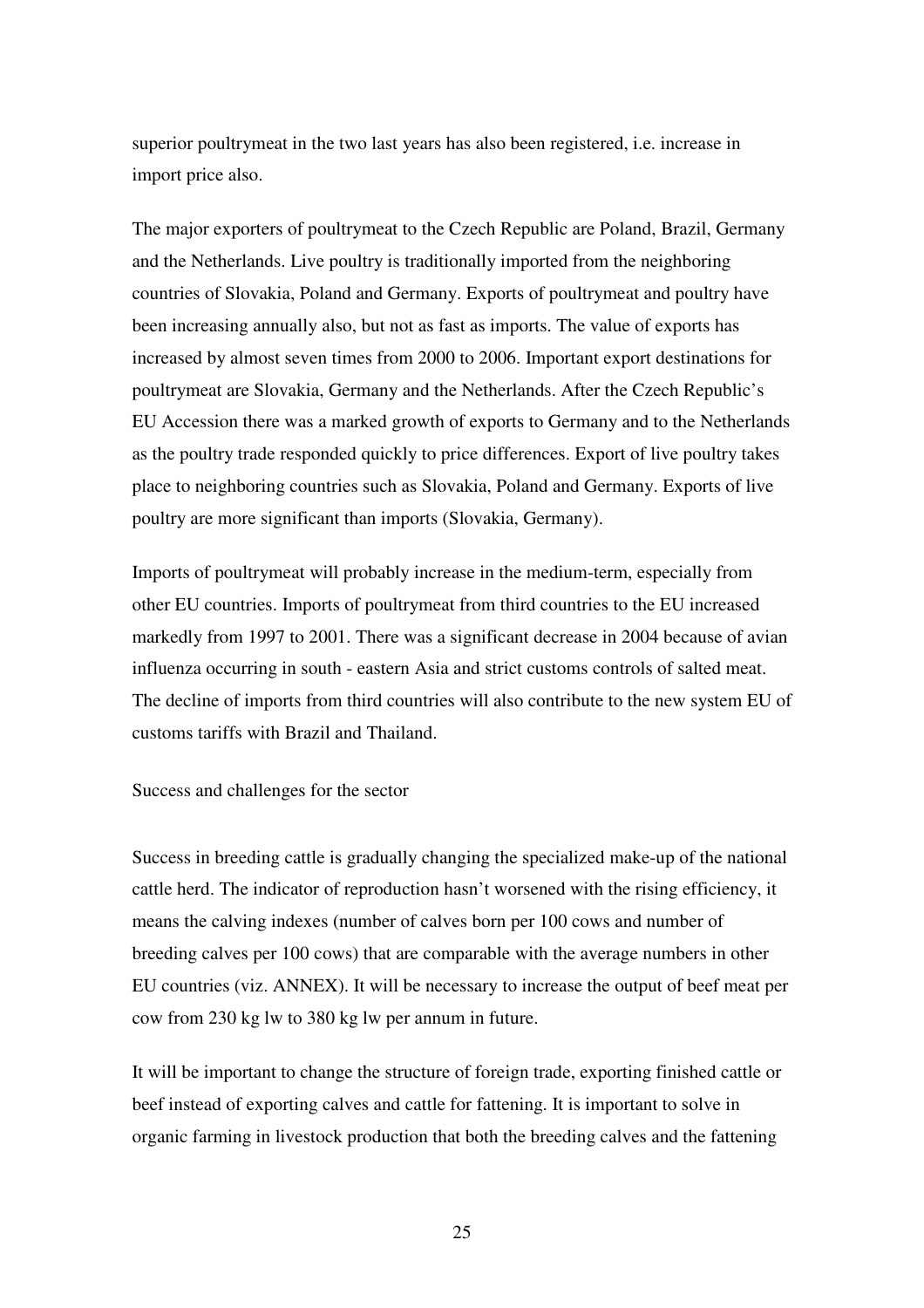would be organic too. It is necessary to solve immediately the weight growth problem as well as the whole economics of fattening cattle.

It is necessary improve the cooperation of the producer marketing organizations on the one hand and the processors of meat on the other.

The production of pigmeat is expected to concentrate more in large specialized enterprises without land. These enterprises will cover their investment requirement from the structural funds from EU or by direct foreign investment. Pig production in other enterprises will continue in restricted amount.

The production of pork meat will continue, in spite of this unfavorable prediction, and provide the main part of domestic production and consumption. It is possible to suppose a further decline of production due to increase of imports of pork parts for low prices by the pigmeat processors. Further development and breaking into the European market will be needed to reduce unit costs and to improve the reproduction indicators in breeding pigs.

The meat processing industry is expected to become more concentrated and the number of enterprises will decline. Czech producers and processors will face the strong competition on the European market.

The consumption of pigmeat is not expected to increase significantly because of strong competition from poultrymeat. The future movement of domestic producer prices will be strongly influenced by the development of prices elsewhere in the EU and the Czech Republic is expected to remain a net in the medium term.

The poultrymeat sector has gone through restructuring that led to both increased production and a wider range of poultrymeat products with the share of chilled poultry, poultry cuts, semi – finished products and poultry products expanding.

The main problem of the poultrymeat sector is how to raise profitability in the long term. EU-Accession increased both imports (more significantly) and exports. There was also tariff harmonization and acceptance of EU standards and norms after.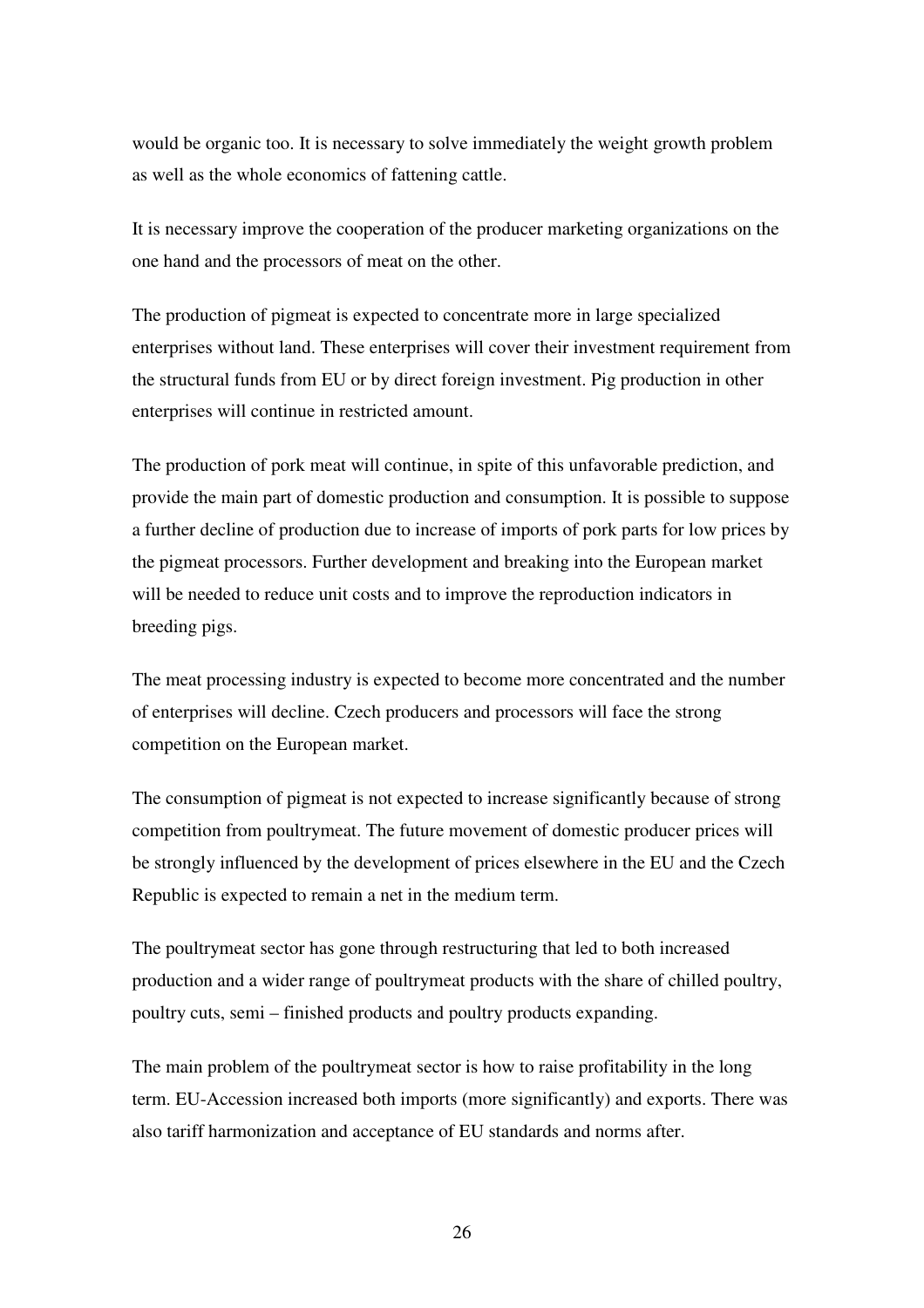Main trends is the meat sector

Cattle breeding and beef production are pivotal branches of animal production and the main source of beef will continue, as in the past, the national dairy herd. Gradually beef production is likely to increase because of higher output of meat per cow/year bought about by increasing the percentage of cattle stall–fed to maturity. Domestic consumption is predicted to stagnate in the short-term, but could increase slightly in the medium-term. It is assumed that beef imports, not only from EU but also from third countries, especially Argentina, Uruguay will continue growing. It is assumed also that exports of cattle for fattening and exports of live fattened cattle will continue to rise in the European countries (Italy, Austria and Germany).

Pig breeding and pigmeat production are both under heavy competition from other EU countries. The country has not been self-sufficient in pigmeat production since 1999 and the position is getting worse. The national pig herd and domestic production are both falling year –to year due to rising imports and the inability of Czech producers and processors to compete on prices in the domestic and foreign markets. The balance of trade in pigmeat and live pigs combined has been in deficit for several years, reaching a record of CZK 4.068 billion (0.144 billion  $\epsilon$ ) in 2005.

Pig breeding within the Czech Republic is likely to follow trends elsewhere in the EU, becoming more and more centralised in large specialized companies that have all the necessary veterinary, animal welfare and hygiene conditions to satisfy international standards.

Despite the above-mentioned unfavorable predictions, pig production is expected to continue to supply part of domestic consumption, but to succeed in the European market it will be necessary for both producers and processors to reduce unit costs and improve efficiency.

The production and consumption of poultrymeat are both predicted to show a modest increase in the medium term, though producers will face strong competition in European markets The producers and processors should focus on the exports of specific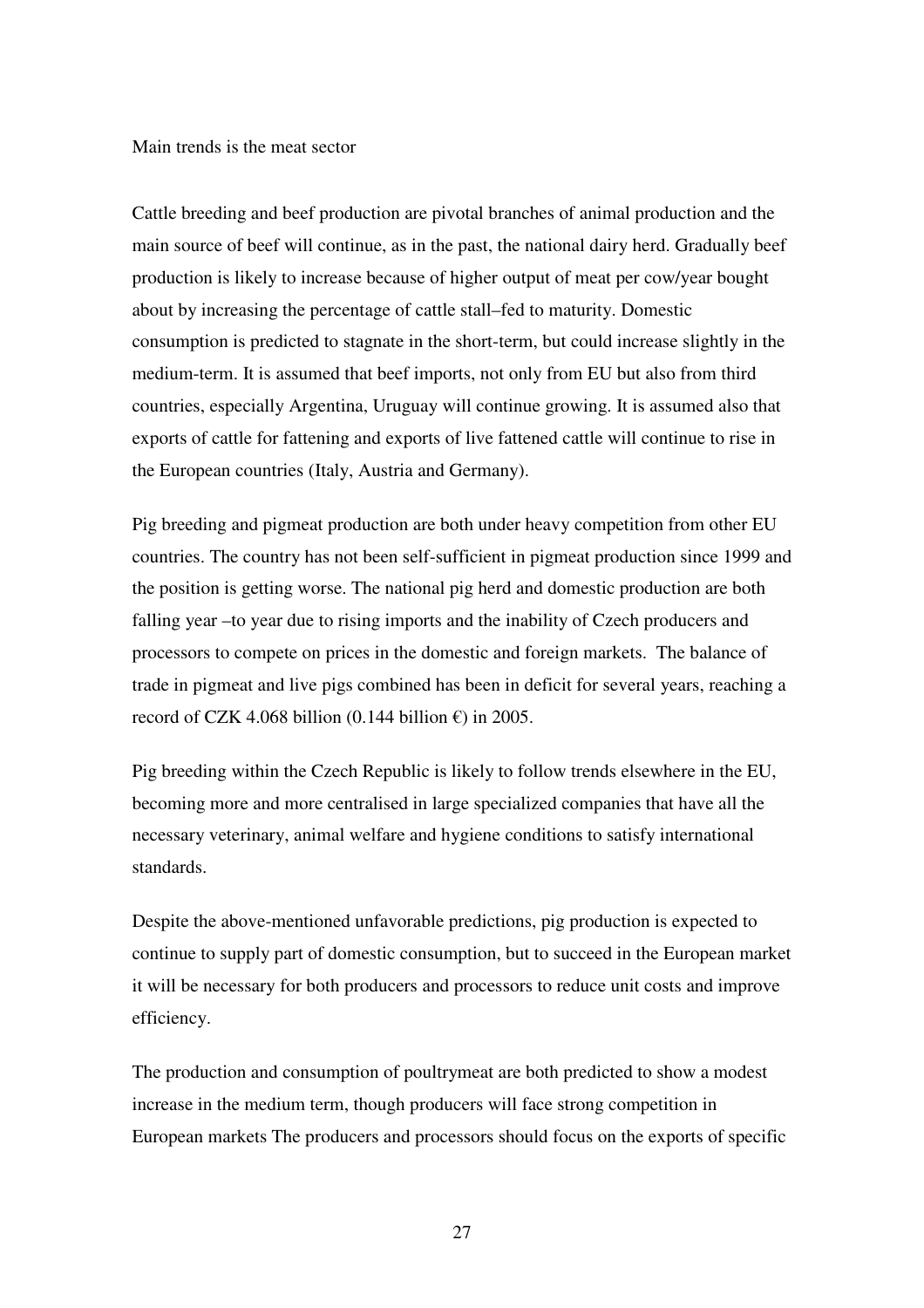value-added products. It is also necessary to improve animal welfare standards and reduce the stocking density of broiler units. The big imponderable is how will avian influenza develop?

|               | 2000  | 2002  | 2003  | 2004  | 2005  |
|---------------|-------|-------|-------|-------|-------|
| Type of meat  |       |       |       |       |       |
| Beef and veal | 208,0 | 201,5 | 198,4 | 177,0 | 166,9 |
| Pork          | 583,9 | 585,4 | 579,9 | 547,0 | 472,0 |
| Poultry       | 294,3 | 317,0 | 304,0 | 310,2 | 322,3 |
| Mutton        | 2,0   | 2,3   | 2,1   | 2,2   | 2,9   |

#### **Development of production of meat in 000s tonnes liveweight**

*Source: CZSO*

## **Development of consumption of meat in kg/person/year**

|               | 2000 | 2002 | 2003 | 2004 | 2005 |
|---------------|------|------|------|------|------|
| Type of meat  |      |      |      |      |      |
| Beef and yeal | 12,5 | 11,3 | 11,6 | 10,4 | 10,0 |
| Pork          | 40,9 | 40,9 | 41,5 | 41,1 | 41,5 |
| Poultry       | 22,3 | 23,9 | 23,8 | 25,3 | 26,1 |
| Mutton, goat  | 0,3  | 0,3  | 0,3  | 0,2  | 0,4  |
| m.            |      |      |      |      |      |

*Source: CZSO* 

Example of cartel behavior in the meat vertical chain

Czech antimonopoly office investigated a number of cases of possible anti-competitive behavior of some firms engaged in the meat production, processing and selling vertical chain. In the following paragraphs we will show a few examples of such cases.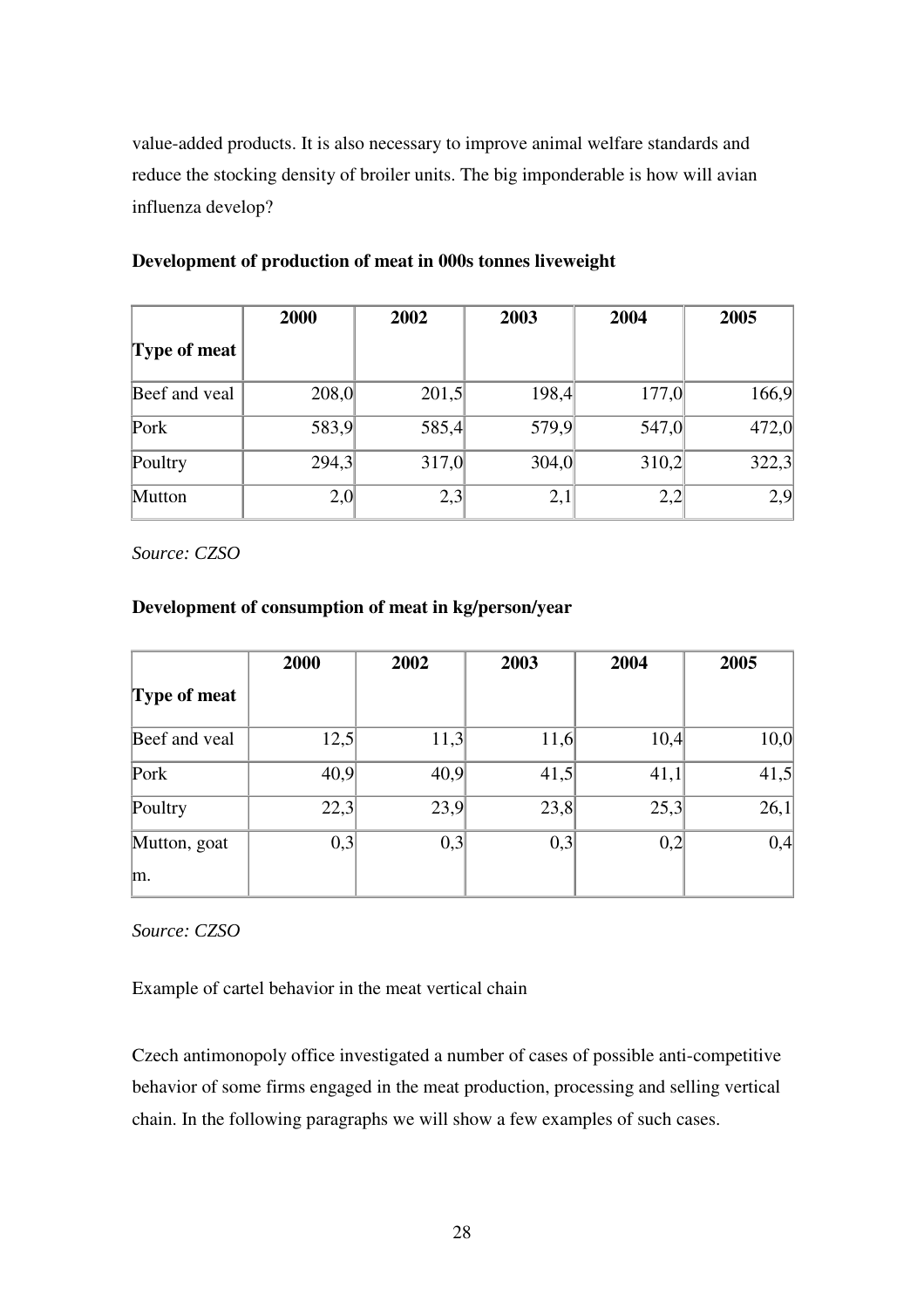In 1999 the regional society of pork producers Agropork was fined a fine 150 000 CZK for anti-competitive behavior. The society was prosecuted because the board of the society fixed purchase price of pork meat.

In 2003 the two major food retail chains in the Czech Republic, Billa and Julius Meinl, were charged a total fine 51 mil CZK because they created the price cartel. Both chains agreed to coordinate and unify the purchase prices and trade conditions in relation to their suppliers of food products.

In 2003 the Czech Union of Meat Processors was fined 100 000 CZK because it recommended to its members to transfer the cost of compulsory veterinary check for beef meat to their agricultural suppliers.

In 1999 four Czech poultry production firms were charged with the total fine of 80 000 CZK for price agreement. The firms agreed on price which they will charge the food market retail chains for the delivery of frozen chickens.

In 2002 the 8 cattle breeding companies were charged a total fine of 2 570 000 CKZ because of cartel agreement for cattle insemination. The companies concerned agreed on uniform prices for their products.

Not all cased investigated by the Czech antimonopoly office are concluded by the imposition of a fine. For example in 2004 this office launched a large scale investigation on the whole pork meat vertical including the farm level producers, the processing firms and the retail sales. After this investigation the Czech antimonopoly office concluded the firms in the pork vertical chain did not violate the competition laws and regulations.

Price transmission in the Czech meat sector

For the analysis of the price transmission in the Czech meat sector we use the same methodology as we used in the dairy section of this report. The results at this section are based on Lechanova (2006). The data used in this analysis are monthly prices in the periods I/2000-V/2005 (poultry), I/199-X/2005(pigs), I/1997-X/2005 (beef). In the pig and beef chains we perform separate price transmission analysis for low quality meat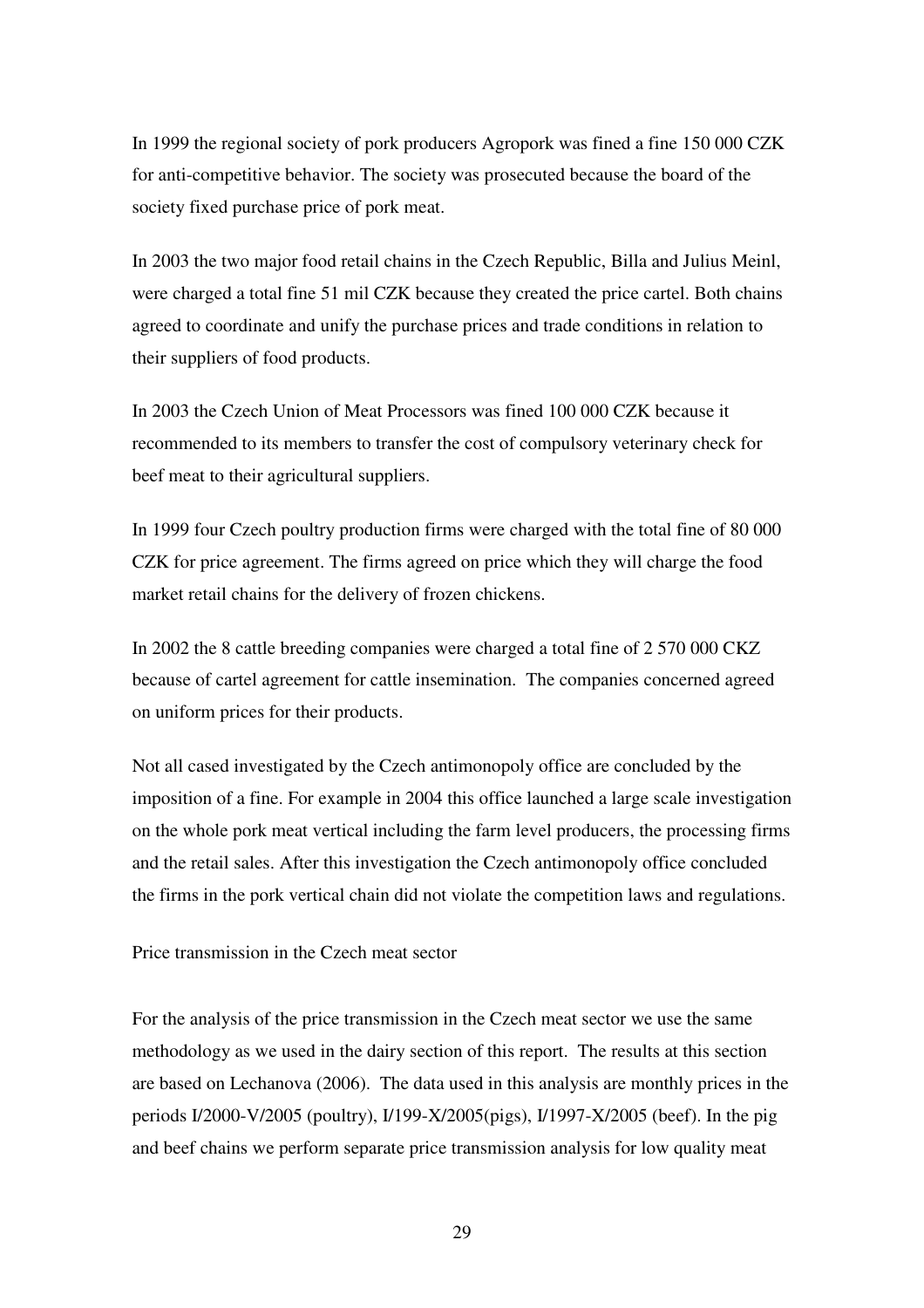products (flitch and boneless beef) and for high quality meat products (pork boneless leg, beef sirloin). The considered food chains have therefore the following forms:

- 1. Farm prices of broilers producer's prices of broilers consumer's prices of broilers.
- 2. Farm prices of pigs producer's prices of flitch consumer's prices of flitch.
- 3. Farm prices of pigs producer's prices of boneless pork leg consumer's prices of boneless pork leg.
- 4. Farm prices of cattle producer's prices of boneless beef consumer's prices of boneless beef.
- 5. Farm prices of cattle producer's prices of beef sirloin consumer's prices of beef sirloin.

After the computation of the coefficients of price transmission elasticities of inputs into outputs we obtained the following results. First we consider the results between farmer and processor. The price transmission in both pork chains and in the low quality beef chain is inelastic. The price transmission in the poultry chain and in the high quality beef is elastic. Then we consider the relation between the processor and consumer. Here all elasticities were smaller than one, so we consider this case as an inelastic case, or we may also alternatively interpret this situation as incomplete price transmission.

## **Conclusions**

In this paper we provide an overview of the two most important sectors in the Czech Agriculture: the dairy farming and the meat production. Since the focus of our paper in on the vertical integration, we provide this overview along the whole production vertical line. Starting with the suppliers for the farmers, continuing through the farm production, distribution and milk and meat processing and storage facilities. The final links in the production vertical structure are wholesale and retail consumers. This conventional approach to the production vertical line actually misses the last stages which are the garbage utilization and recycling stages which should be considered an integral part of the whole production vertical too.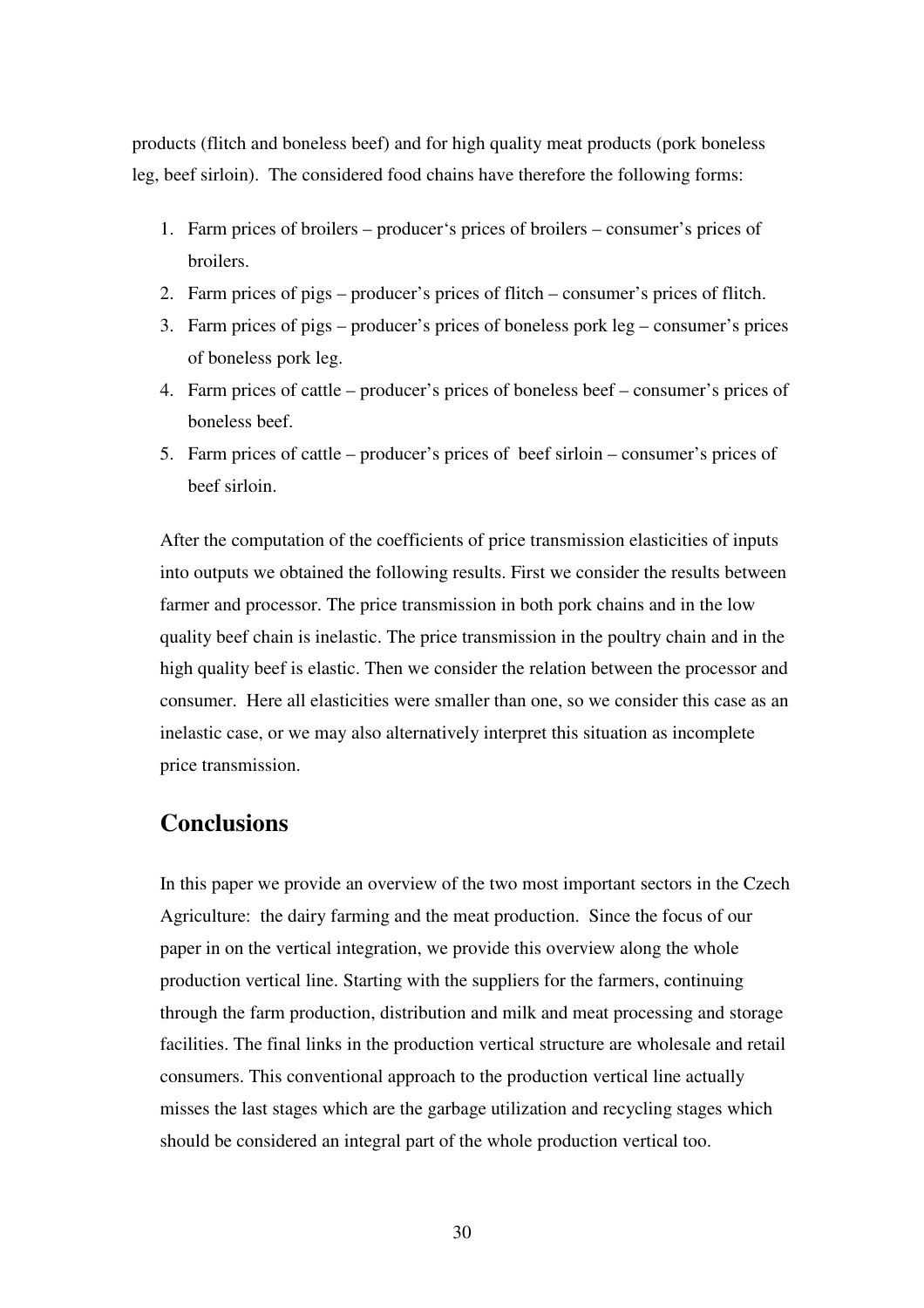In both of the considered vertical lines we concentrate on the key analytical parameters which are price transmission elasticities and we provide an overview of their values obtained in the Czech agricultural economic research.

Since the question of competition and strategic relations inside the vertical supplydemand structure is an important topic in industrial organization theory and policy, we also pay attention to major cases of alleged fair competition violations in the Czech meat and diary industry.

## Literature:

Stav ceskeho mlekarenstvi. Mimeo prepared by Czech Trade Unions in Food Industry, May 2007.

Abrahamova, Miluse, Boskova, Iveta, Menzlova, Josefina and Ourednik, Josef. "Situation and Perspective for Meat Sector in Czech Republic." Research report, March 2007.

Bednar, Josef."Vybrane pripady z oblasti zemedelstvi a potravinarstvi 1999-2004." Informacni list UOHS, 3/2004.

Boskova, Iveta and Slaisova, Jirina. "Structure and Competitiveness of the Milk and Dairy Supply Chain in the Czech Republic" Research report, October 2006.

Cernikova, Renata. "Factors Influencing Intensity of Competition in the Czech Dairy Industry." Agricultural Economics, 2002, vol. 48 no.7, pp. 315-320.

Janda, Karel. "The Econometric Application of the Linear Demand System to the

Estimation of Demand for Selected Food Products." Agricultural Economics,

May 1995, 41(5), pp. 197-206.

Janda, Karel and Linhart, Karel. "Masny prumysl v zemich Evropskych spolecenstvi"

Agricultural Economics, June 1992, 38(6), pp. 509-15.

Janda, Karel and Linhart, Karel. "Mlekarensky prumysl v zemich Evropskych

spolecenstvi." Agricultural Economics, June 1992, 38(6), pp. 516-521.